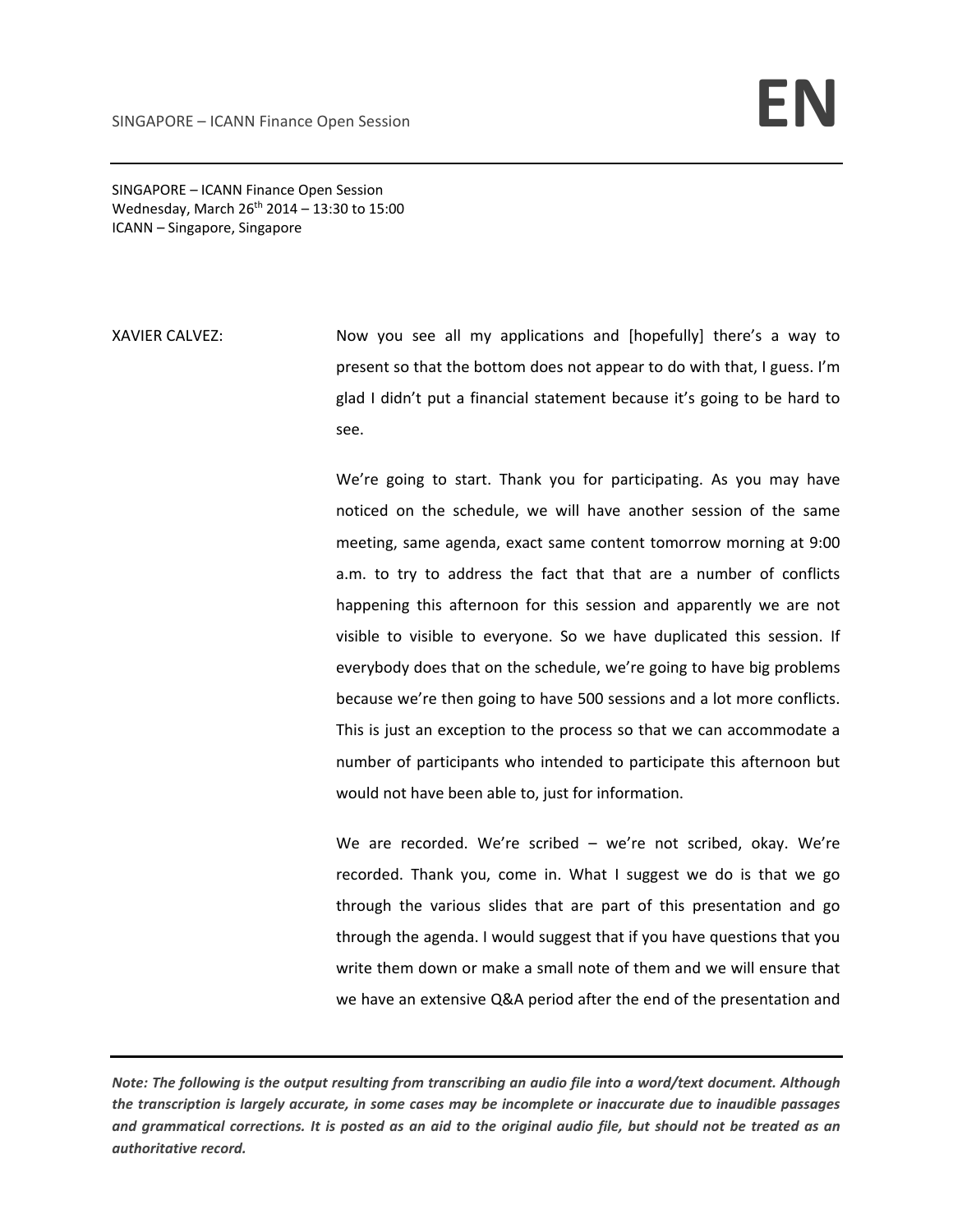we will make sure we keep a lot of time for Q&A. The presentation is not very long and let's start.

I guess that was the introduction, as well. We will look at an update on the planning process and where we are in this planning process right now. We will have a quick overview of the future state of the operating plan and budget planning. It's a very high overview but that will let us lay out, also, a few thoughts on where we need to move forward in terms of planning process in the future.

We will more specifically look at the structure of the content of the operating plan and budget that will be submitted for public comment on April 24th. We will also provide an update the financial reporting of ICANN. It's a little bit of an advertising session. I want to make sure that everyone, at least in this room, that we are publishing quarterly financial statements on our website and have started that with this fiscal year 14. Thank you.

With the size of the screen, which I didn't anticipate, Linda can you read everything please? Okay. I'll comment quickly on this.

We're in Singapore, end of March. We have developed an overall framework of the operating plan and we will have an overview of that in a few minutes. We have developed an overall framework of the operating plan. The full extent of this operating plan will be included in the materials that will be submitted for public comments starting end of April. We are therefore towards the end of the process of putting together the framework in the draft budget. You can see one‐third from the bottom, approximately there between the  $16<sup>th</sup>$  and the  $17<sup>th</sup>$  of April

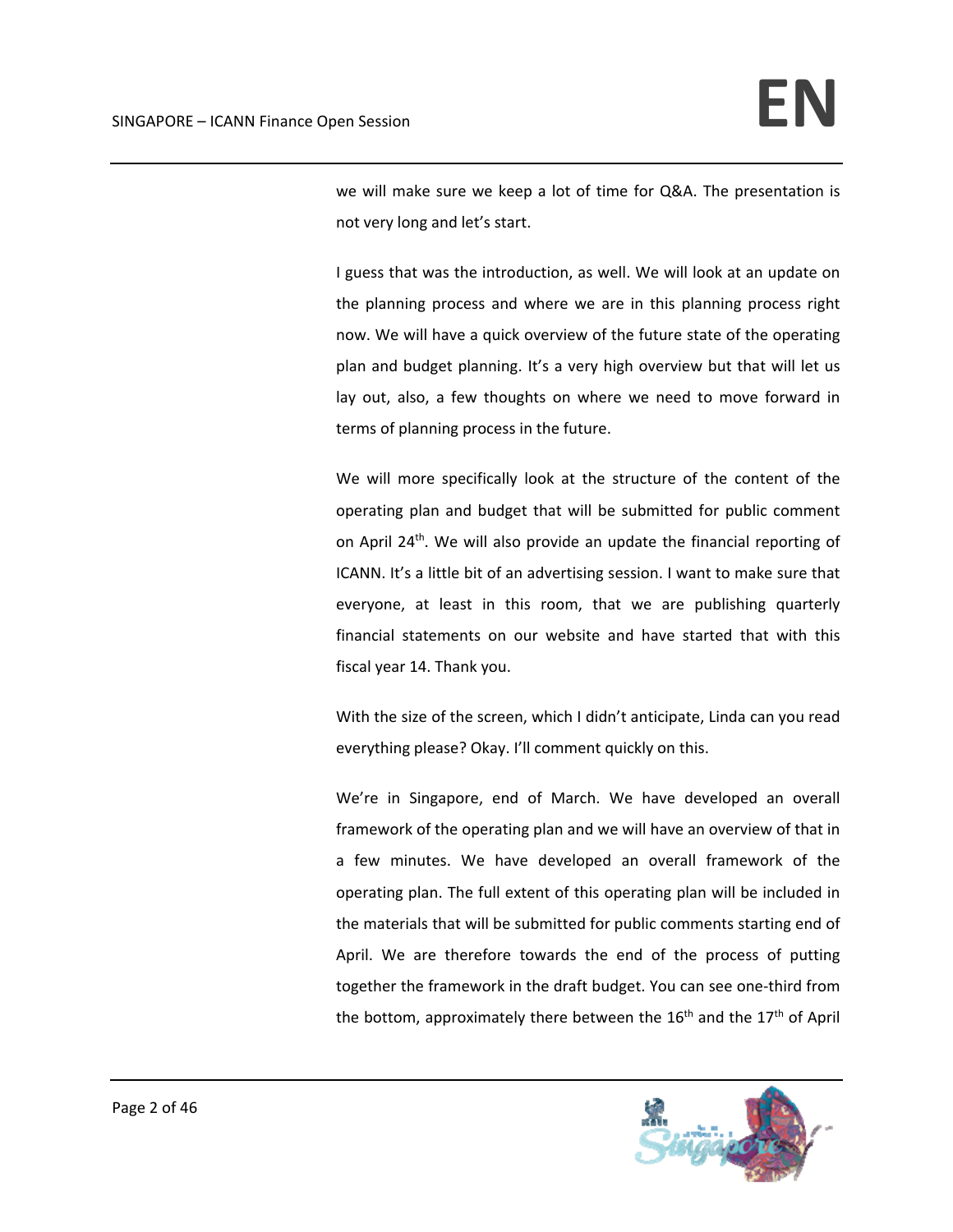is when the Finance Committee of the Board will be reviewing the draft materials to be published. We will publish those materials on the 24<sup>th</sup> of April for public comment.

This will last until about the  $4<sup>th</sup>$  of June and we will have an iteration two – sorry, on this slide the BFC stands for Board Finance Content. The BFC will be reviewing the comments received, the suggest response from staff, which could be consisted of a response to the comment that does not have an impact on the budget or a response from the comment that does have an impact to the budget and therefore a change to the budget. The BFC will review this and will finalize a position, which presumably will be to recommend to the Board the approval of the budget and this approval would be provided between the  $22<sup>nd</sup>$  and the 26<sup>th</sup> of June during the London meeting.

You may remember last year, the Board can also determine – and usually on the recommendation of the Finance Committee – that for a reason or the other, more work is required or more [concertation] is required and delay the approval of the budget, which happened last year if you remember. The budget was approved on the 22<sup>nd</sup> of August. This is an overview of the process and where we are today. Next slide, thank you.

This is the portion to the process relative more specifically to the SO and AC additional budget requests. For those of you who don't know, we had for the past three or four years now a process to organize the submission of specific requests for specific funding of actions from the SOs and ACs. The deadline for submission of those requests was March

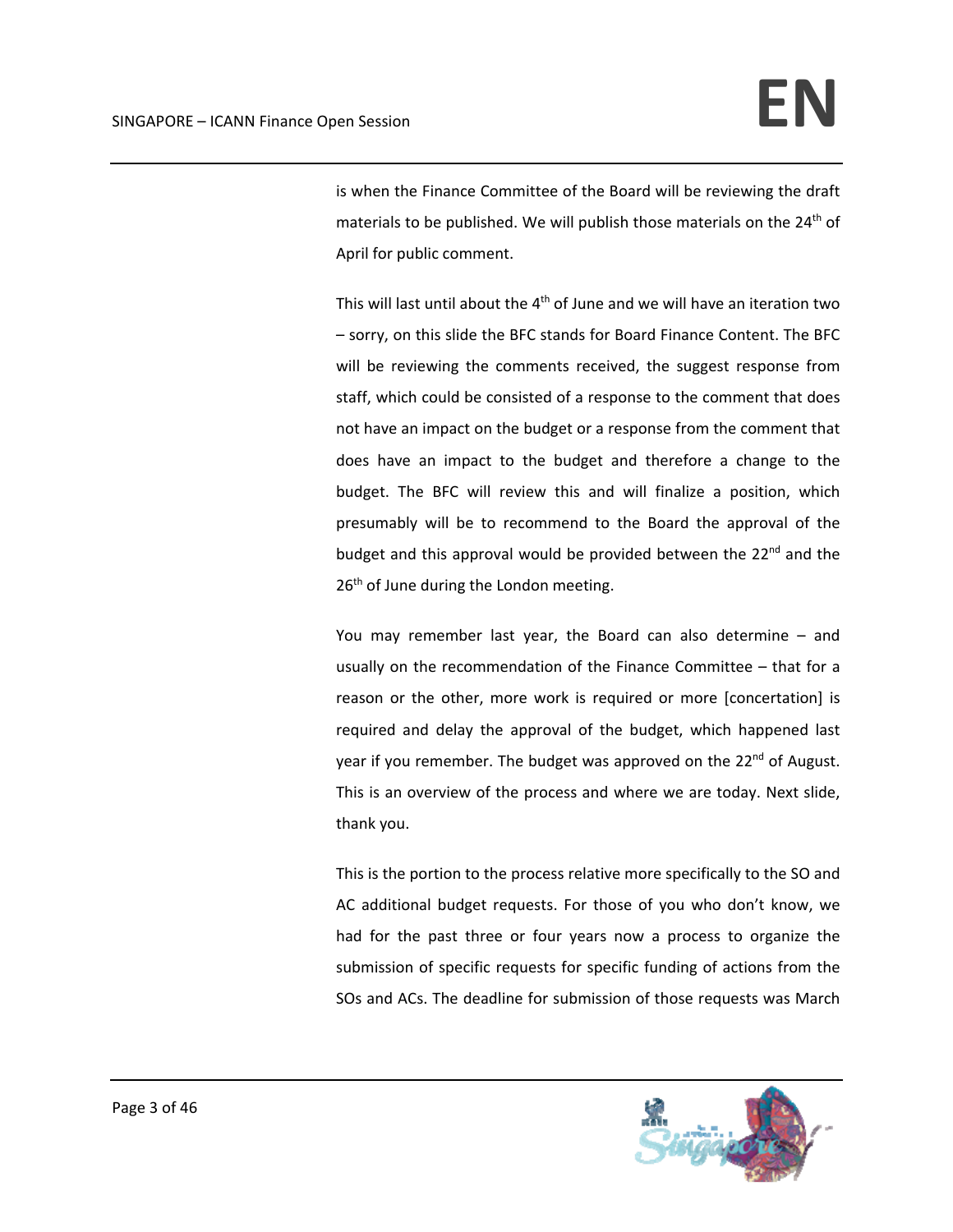$7<sup>th</sup>$ . We have therefore collected and consolidated those requests and we are in the process of reviewing them.

The next step is to submit to the Finance Committee of the Board a recommendation on the decision relative to those requests. Should we fund them or not? The BFC who will meet again in the same timing on the 16<sup>th</sup> or 17<sup>th</sup> of April will then make a recommendation to the Board, to approve or not those requests, and the Board meets at the end of April during one of their workshops. It meets at the end of April. At the end of April, we will ask the Board to approve the SO and AC additional budget request that will have been recommended for approval.

This is a big of an exception in terms of timing. This timing of approval that's disconnected from the rest of the budget has been created last year to allow an earlier decision on those requests, notably for those that relate to actions that happen early in the fiscal year – July, August, September – because an earlier decision is required for those organizations that have submitted those requests to know if they can start planning for the activities that they have requested funding for. We have advanced, by exception, the decision of approval by the Board only for those requests that are recommended for approval. That decision, therefore, will happen approximately on the 26<sup>th</sup> of April.

To help us with going over the structure and as a reminder of the structure both of the process and the content of the operating plan and budget – and we'll look at those of you who may participate to the next session at 3:30 on the management system, we'll talk a lot more about the management system then. Our management system initiates from a strategic planning process which feeds into the operating plan – this is

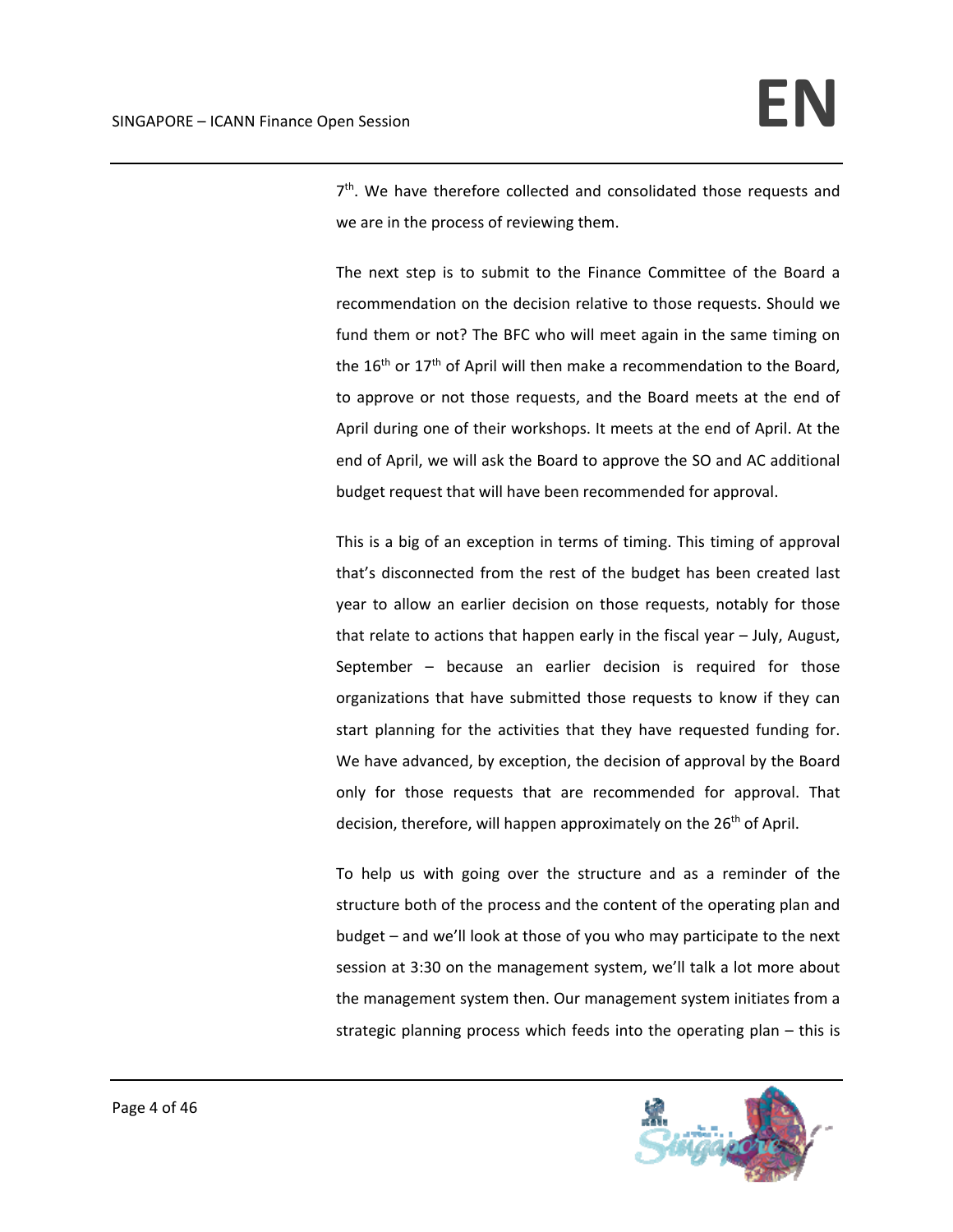the first orange box on the right – which, itself, feeds into the development of the budget as a cost-management. Once we have a budget, we manage the portfolio of activities that this budget supports throughout the year. The performance management of the employees is based upon the portfolio of projects that are set as a result of the budget.

When I said the people's performance, it's very simply and directly each staff has objectives for a trimester or period between two meetings that are directly linked with the portfolio of projects that come out of the budget process. The performance of the people is linked to the delivery of those projects.

We also, as part of this process of delivery, have a full ERM process that is in place to manage risks and, of course, "managing" meaning mitigate and ultimately we'll also audit the mitigation plans of the risk management. We will talk a lot more about it a little bit later in the next session, but we are also in the process of developing an executive dashboard which captures and consolidates the various metrics across the entire organization that [materialize] the monitoring and the progress of the various projects and the work of the organization.

Area by area, department by department, the number of metrics help the monitoring of the project progress and of the work of the organization. Those, of course  $-$  just for clarity  $-$  those are not just financial metrics. The financial metrics is just a few of the many different metrics that are in the dashboard, because this is an operational dashboard foremost. Let's move on. Oh, sorry, no – can you come back for a second? I nearly forgot the most important part.

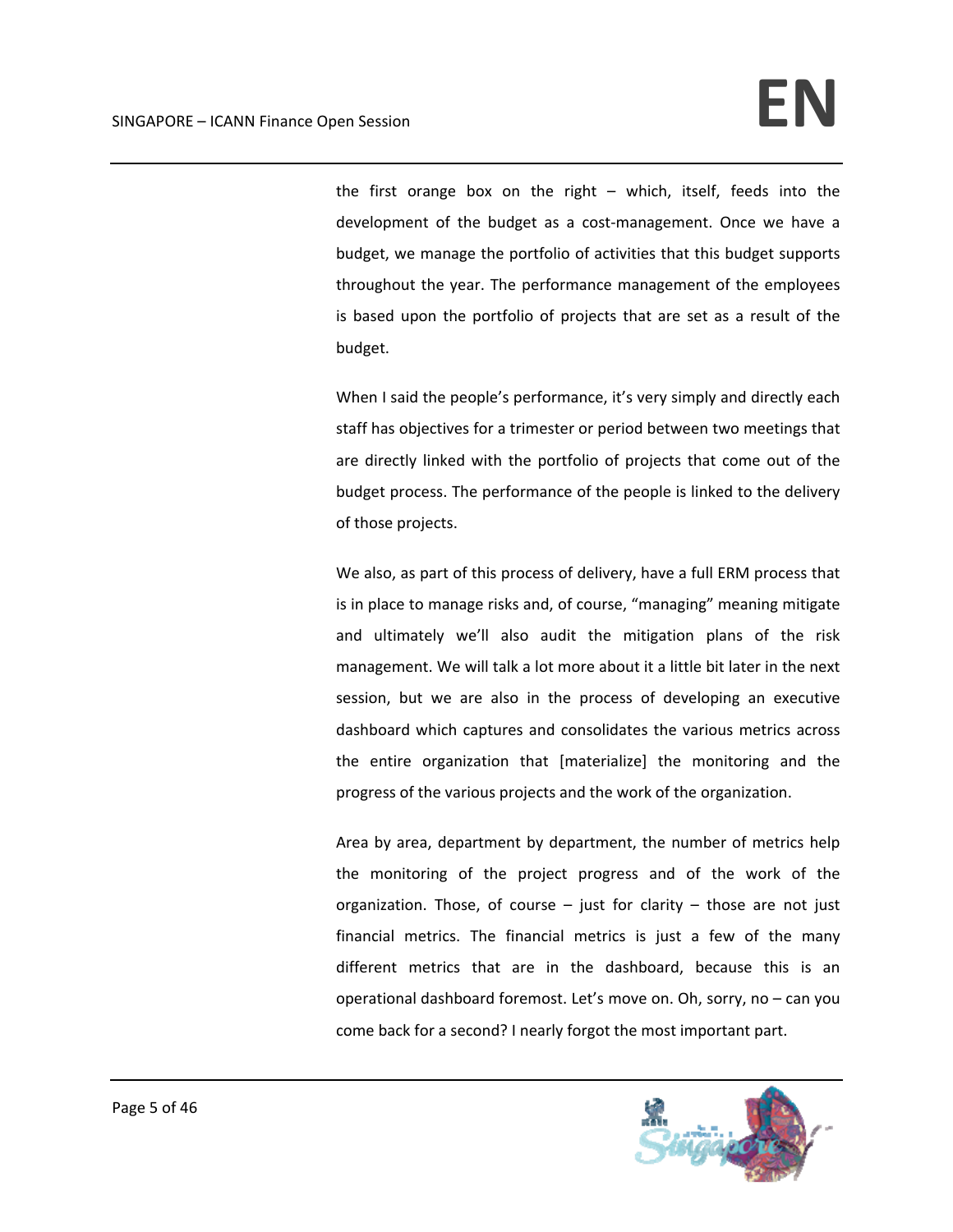The set of systems is all centered around the structure of our portfolio management system, which is based upon objectives, goals, portfolios, and project. This is the four‐by‐4four model that you have seen Fadi introducing about a year‐and‐a‐half and repeating through the various communications and meetings that we've had together. This structure is the way we categorize all the activity of the organization. There are 4 objectives, 16 goals, 52 portfolios as of today, and we will look at that a little bit further.

The point of this is to be able to explain that the entire planning process – as well as monitoring process, including the dashboard – is structured in a consistent fashion. This is an extremely important implementation that we've worked on over the past few months and that will continue to be worked on because this is how we will resolve the issue that we have had in the past of being able to link the strategic objectives to how these objectives are being delivered and how the budget is formulated.

All of these systems that we are describing here are structured in the same fashion based on the 4 objectives, the 16 goals, and the portfolio structure. Let's move on to the next slide.

At a very high level, our future state of planning. I don't know if there's any way to zoom, but it's not going to help much. This is a very straightforward and simple and logical process of planning which needs to start with a five‐year plan. We are finalizing towards the end of June in London the five‐year strategic plan, which of course will feed into the development for year one of the operating plan.

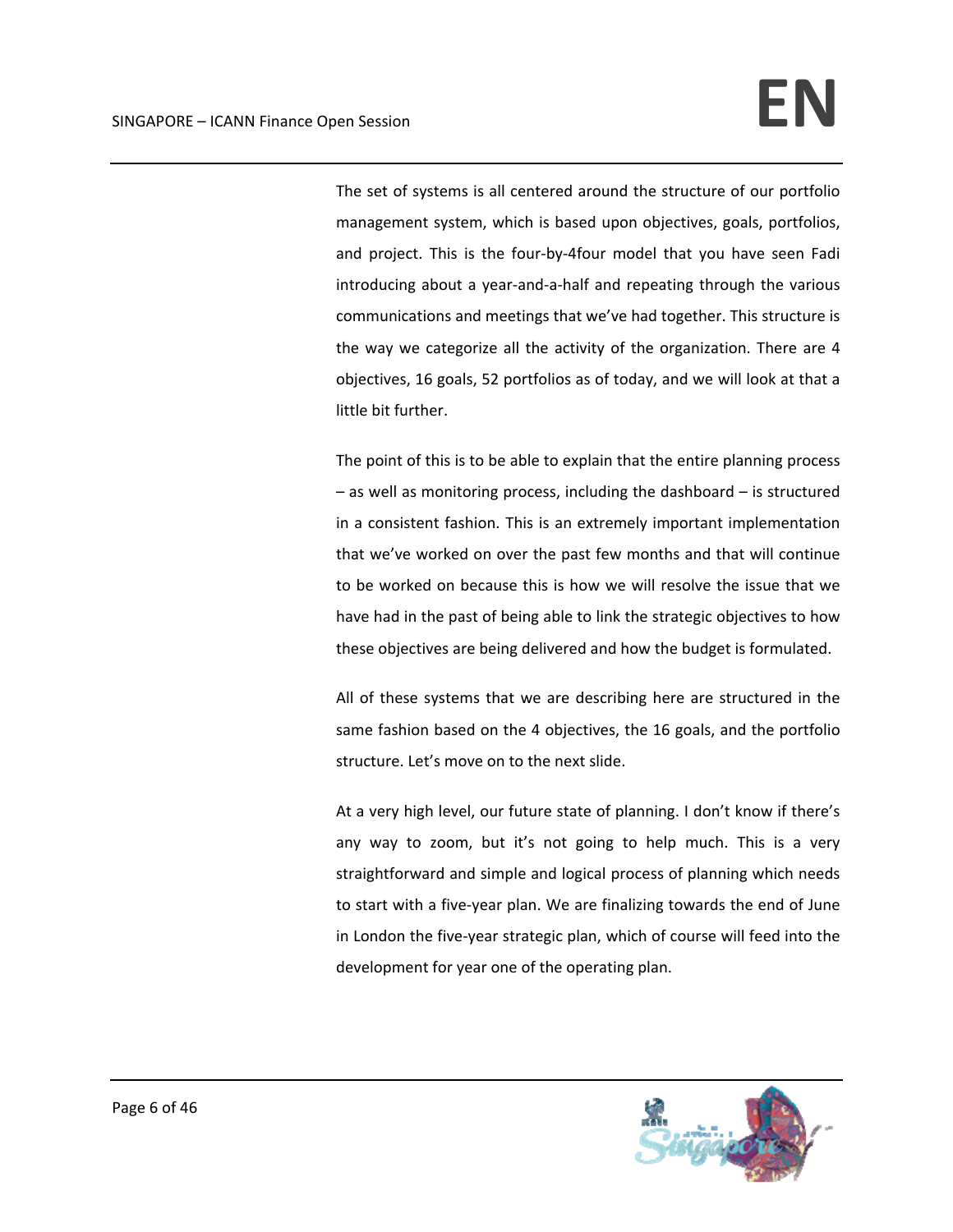The exercise of developing the operating plan on an annual basis, as well as the budget, will feed from the strategic plan and requires, of course, to ensure that we embed into this plan this process, the adequate amount of interaction with various stakeholders, the community, the Board, etc. This process will lead to having an operating plan and budget approved, which is then driving the activity of the organization and is being measured in terms of achievements and progress against the plan throughout the year and the delivery of that plan.

It needs to be, of course, communicated on an ongoing basis. This is through the financial reporting as well as the operational reporting. This communication needs to be much more, of course, than financial. The progress and the monitoring of the progress leads to reassessing the plan, not necessarily from a strategic standpoint. The activity of the year does not necessarily require the strategy to change, but we need to readjust the plan to ensure that the differences between what was originally planned in the first year of the five‐year plan has effectively happened or may have happened differently and therefore the year two of the plan may need to be adjusted accordingly. It's a revalidation of the five‐year strategic plan and then we go again on the cycle. Let's move on.

This is a more specific view of the management system. On the left, the four objectives that you may recognize: Affirmation of Purpose, Operational Excellence, Internationalization, and Multi‐Stakeholder Model Evolution. The numbering is not necessarily a representation of priority. It's just a representation of identification.

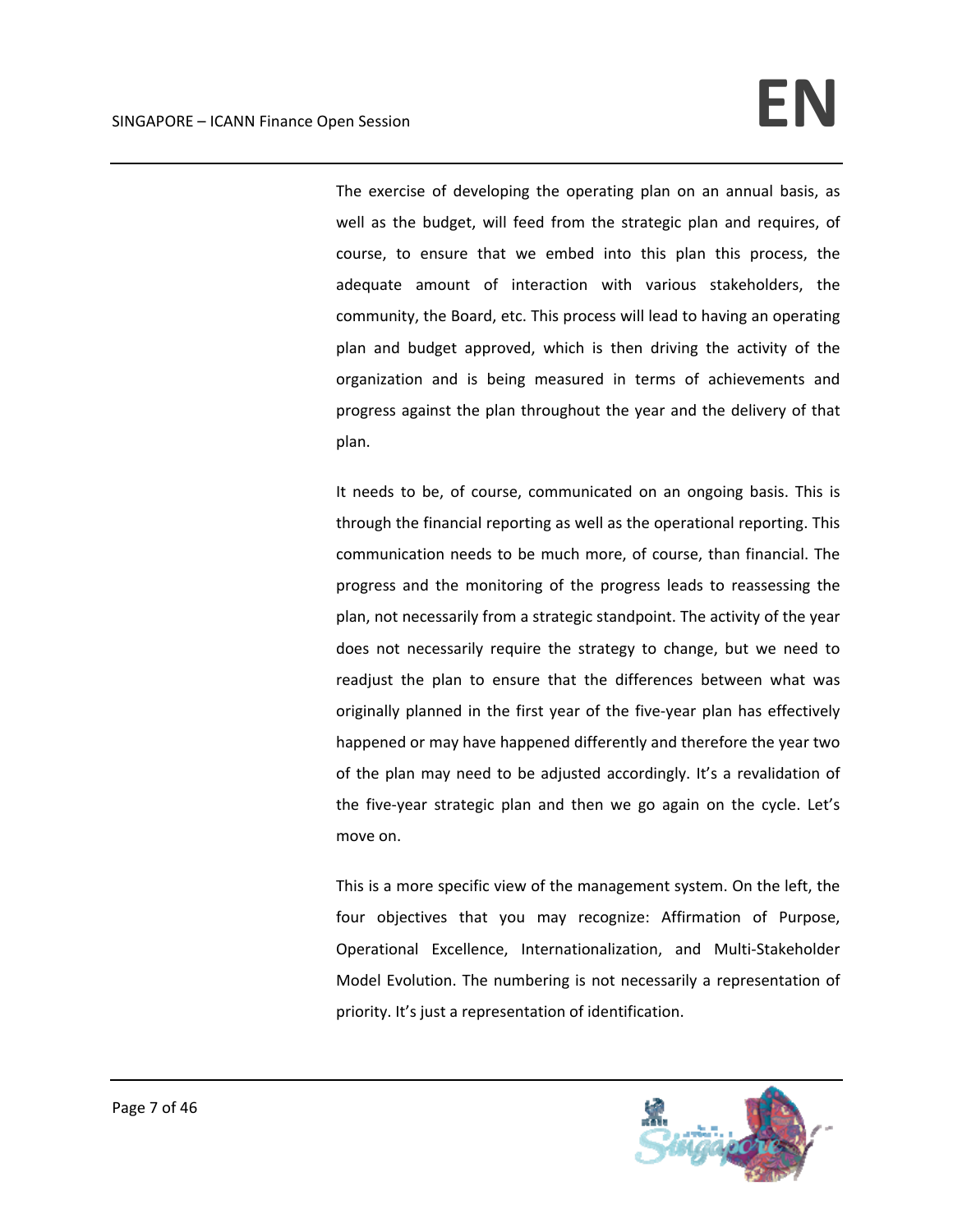On the right, for each of those four objectives there are four goals. Suzanna is sending me an e‐mail. I'll look at it later, Suzanna. We have indicated here for the sake of simplicity  $-$  and I'm not going too much into the details. On the right of the goals, you have the number of portfolios that are underlying to these goals. For the 4 goals that belong to Affirmation of Purpose, there are 12 portfolios that support those 4 goals.

I will not go over the 16 goals. I suspect a number of you know them already. I have further in the presentation a number of details of the portfolio and I'll take a few – maybe one or two – examples of when we are that Q&A if we have any questions on the subject. I can show a bit more detail or examples of what lies behind the objectives.

The upcoming operating plan budget will include three different pieces of information, sets of data. The operating plan will be broken down by the 50 portfolios that I mentioned earlier in the previous slides. If you have counted, it adds up to 50, the right side of the previous slide – to 52, sorry. To each portfolio will be associated the description of that portfolio in terms of what are the key success factors to deliver that portfolio and the steps to complete that portfolio for the year FY15 that we're planning for.

The second piece will be the statement of operations – which in other words we call a P&L (profit and loss statement), which will provide a breakdown of the operating expenses, both by nature of costs – personnel, travel, professional services, admin as those of you who have looked at our P&L are used to see – as well as a breakdown of the

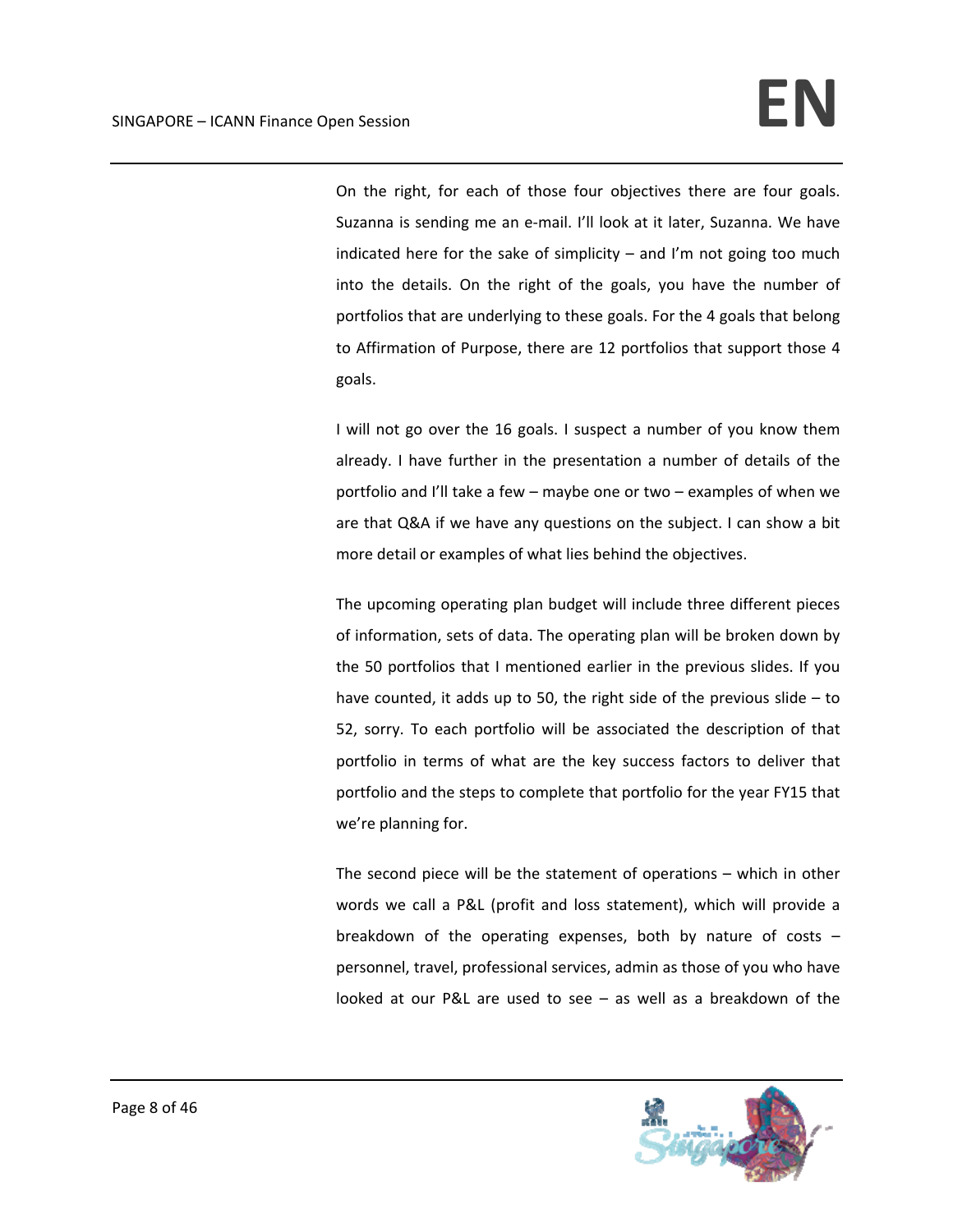operating expenses by department, by function: operations, global stakeholder engagement, GDD, etc.

Of course, I didn't mention it there, but beyond the operating expenses, there's the breakdown of the revenues [inaudible]. This is a full, comprehensive P&L. This information will also be comparing the FY14 forecast for the rest of the year to the FY15 suggested budget.

The third information will basically make the link between the first two pieces by providing the breakdown of these expenses in a third, different fashion, which is the projects that make up the 52 portfolios.

Chuck Gomes is not here but one of his questions was about "Can we get the project level of detail?" This will be the breakdown of these operating expenses – not by nature, not by function, but by project. Carole will correct me but there's approximately 500.

CAROLE CORNELL: Sorry, to clarify, there are approximately 532 projects. Of those, twothirds of them are what we would call ongoing work. That leaves about 200 distinctive projects in a given menu of work in full.

XAVIER CALVER: To provide a bit of background, when Carole mentions ongoing projects, if I selfishly give the example of the Finance Department, one of the projects for the Finance Department is finance operations. It's the day‐ to-day work of a traditional Finance Department. What would not be captured under that one projected called Finance Operations would be, for example, a systems upgrade, specific research on a specific subject,

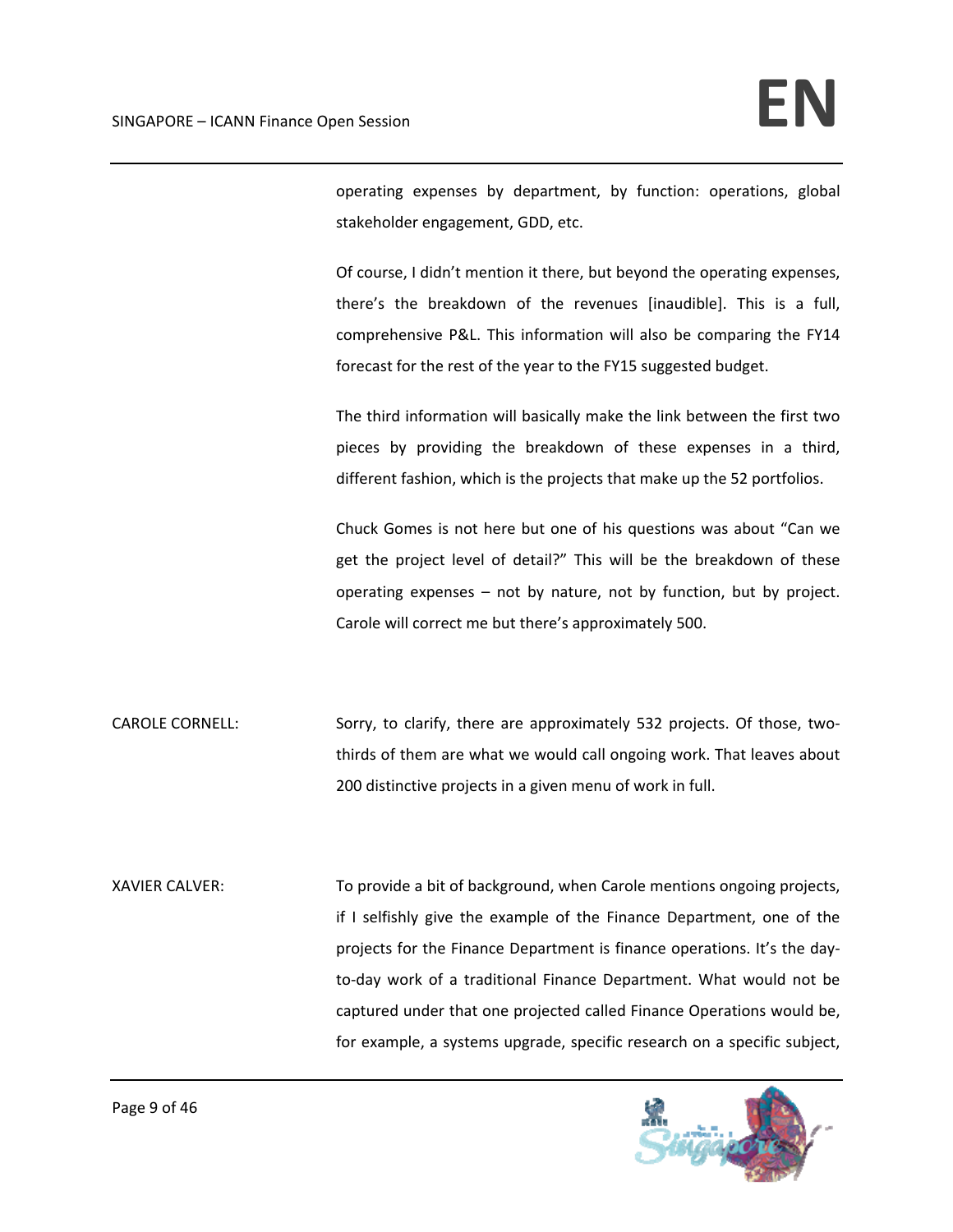a more traditionally‐defined project that has a real beginning and an end. About two-thirds of projects are effectively capturing ongoing activities. I think that's it. Yes, please.

The next steps for the budget process. Public comment with the materials that we just described the content of in the previous slide. We will have kick-off calls immediately after publication of the data immediately after the  $24^{th}$  – to present the information with the intent of allowing an easier digging‐into the information. This has been usually – now that's been a few times that we've had these presentations of the information. It's been well‐received, I think, because it's useful to get that information to get into the comments.

At the outset of the public comment period – which, again, is to close the  $4<sup>th</sup>$  of June – we will review the comments, formulate draft responses, submit these comments and the responses to the BFC (Board Finance Committee) for review and for their approval that either the lack of changes to the budget or the changes to the budget are resulting from the public comments are valid and to proceed. On that basis, the BFC will recommend, presumably, to the Board to approve the budget, which will be done in end of June in London.

Different subject now. Qick overview of our financial reporting. I wanted to put on the map a little bit what the organization has been doing in the past, where we are today, and where we're going.

We have historically and for a number of years had an audit of our financial statements. This is looking in the past. The audit report is produced after the end of the fiscal year for the past fiscal year. It is

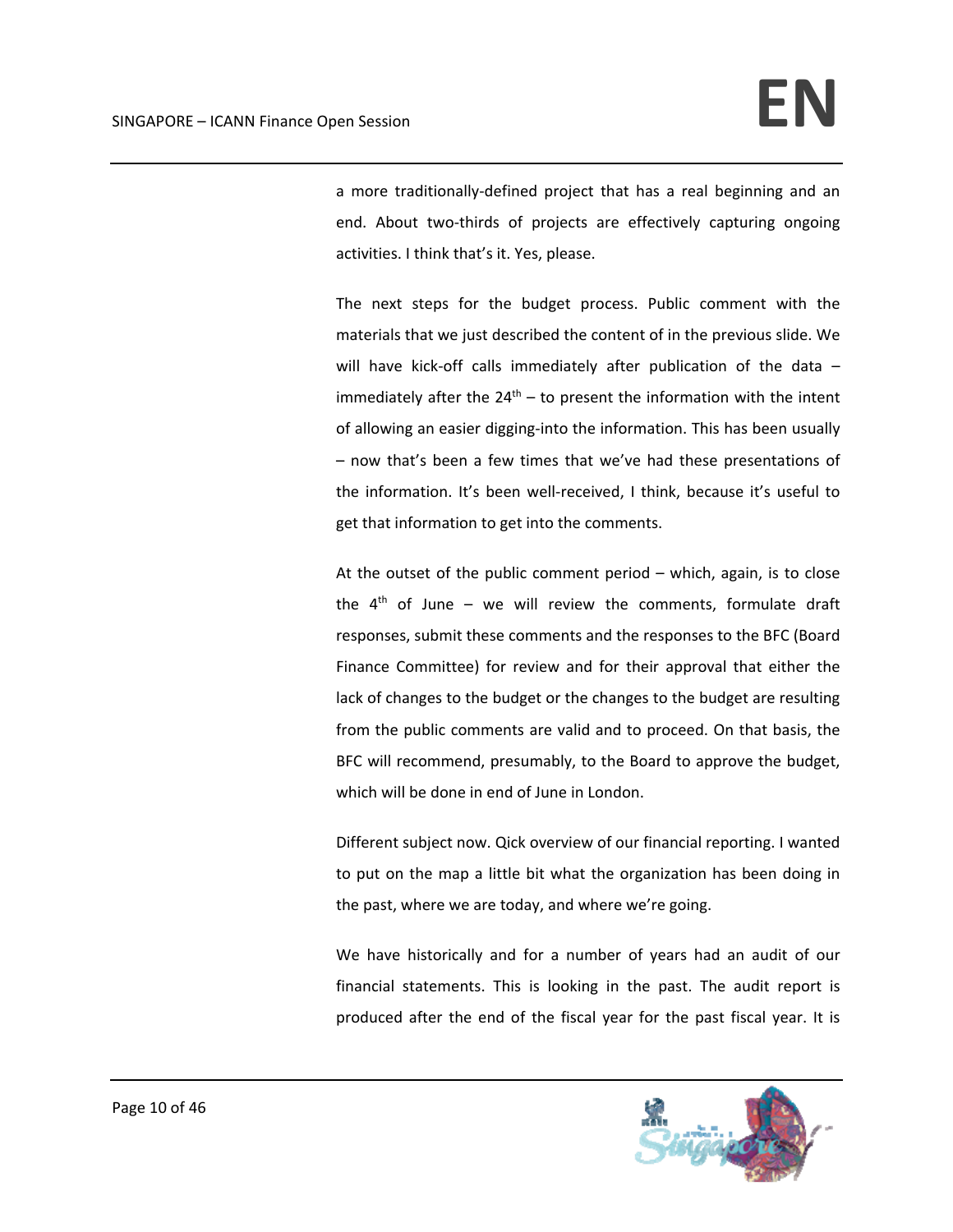reviewed by the auditors and published. This is historical information. On the forward‐looking basis, we've always done the annual budget. By the way, until last year, we never actually compared the budget to what effectively happened – or at least, we never provided that information.

What we have done in FY14 we will do in the same fashion, the annual audit. By the way the annual audit has always been successful, as per the standard of auditing in the U.S., which are very similar to international standards. A bit more stringent.

We have added, this year, an information in the annual report and I sent it to the recipients of e‐mails that we have an ongoing basis in the finance community, the link to the annual report. In the annual report, we provided an overview of the financial statements and some comments on the variances that come out of those financial statements for the annual report of FY13, which was published towards the end of November from memory or early December, it's now escaping me. There's a link on our website to this annual report, if you would like.

We also have  $-$  and I will speak a little bit more about it  $-$  we have now produced, as well, quarterly reports. Like most listed companies that produce what is called for example in the U.S. the ten Qs, the quarterly reporting (the 10‐K being the annual reporting). The listed companies in the U.S. have an obligation to publish the quarterly reports. It's a fairly comprehensive set of information, financial and operational, as well. In other countries, it's very similar. Of course, we're not a listed company, but we are producing quarterly reports since the first quarter of our fiscal year that closed at the end of September 2013. FY14, we will have

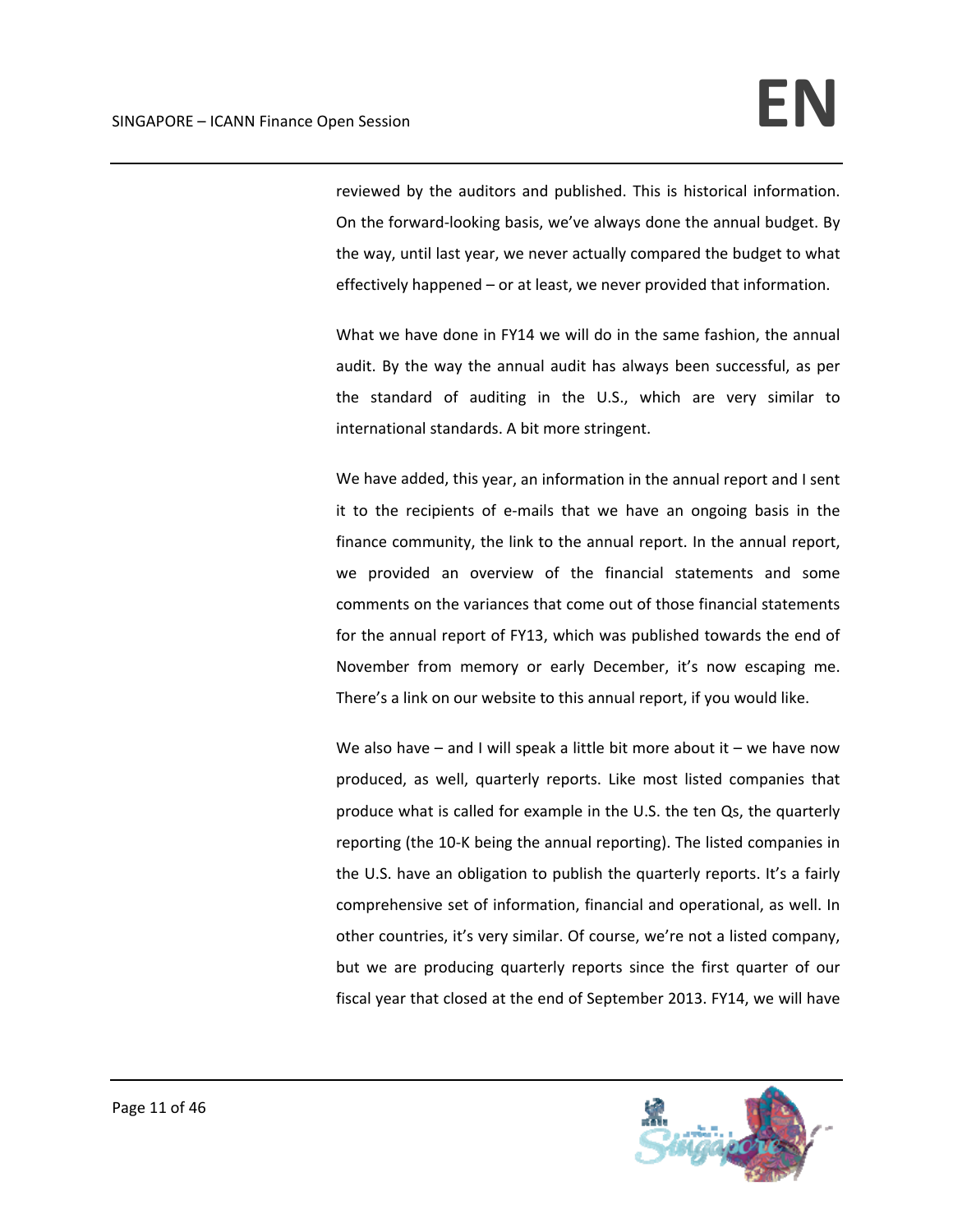published the four quarterly reports and have published two. The next slides are about that.

Our future state is to add to this the five‐year plan. I'm looking at the more financial aspects of our strategic plan which, when we establish our strategic plan, we associate it with an action plan, which drives the resource requirement. The resource requirement lets us quantify those resources and we will have a set of five‐year financial projections, which will be in a very similar format to financial statements – much more aggregated but nonetheless financial statement formats.

That's a long-term, that's an annual frequency. We're also working on developing forecasts within the year for the full year projection, forecasting while we're in the middle of the year what we think the current fiscal year will end up at, which is a completely traditional exercise that all companies do.

Those of you who know the corporate reporting or have experience know that a number of listed companies have investor calls, for example, more or less on a quarterly basis to present their past quarter's information, to also talk about the forward‐looking information of the quarter. One of the elements of that exercise, of course, is based upon financials. This is what we're talking about here, the financial part of the information. We'll talk separately about the operational reporting on a quarterly basis that we will associate to the financials with the dashboard, etc. This is looking into the future. Next slide.

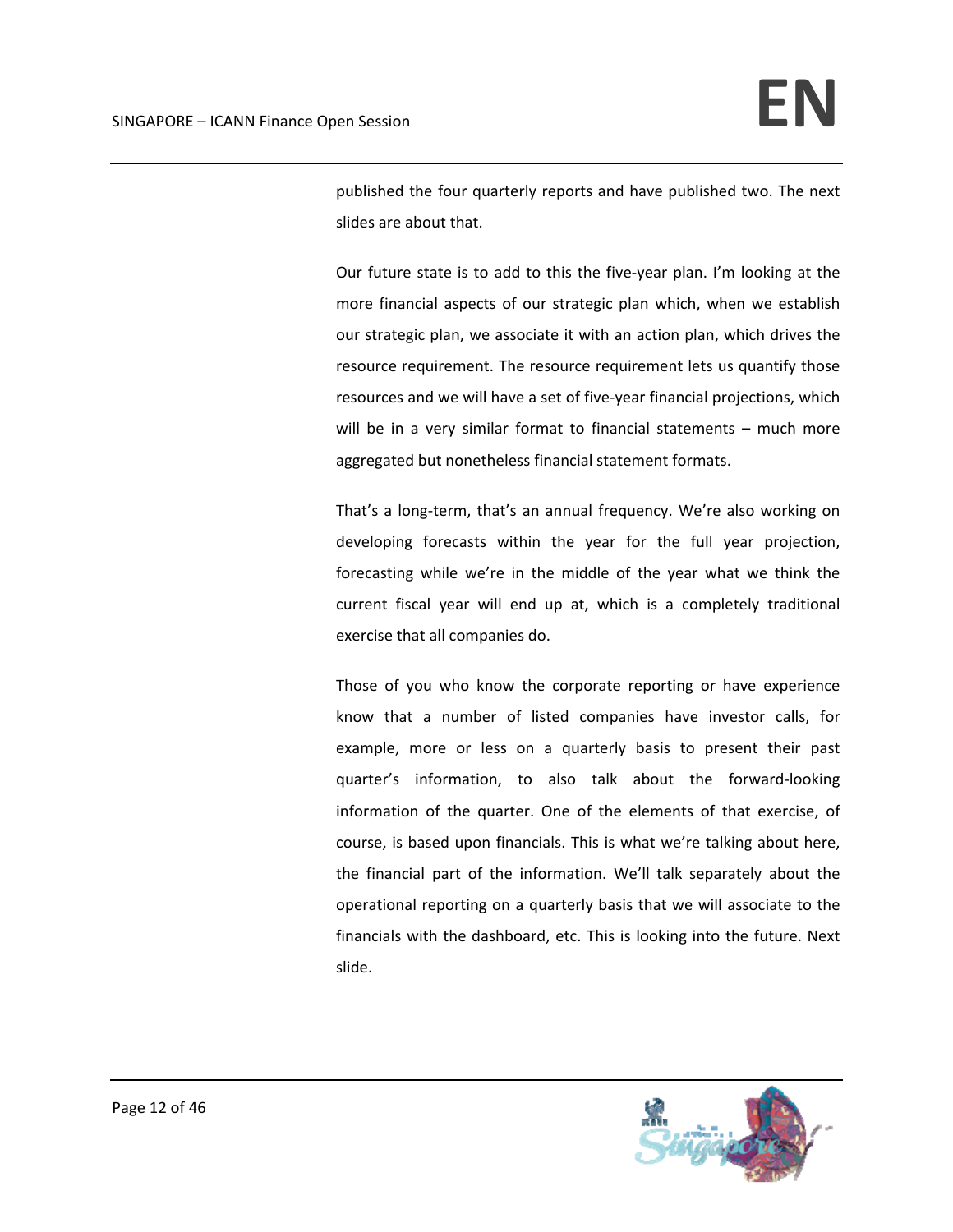This is my advertising piece. This is on the ICANN website, where the quarterly reports for Q1 from July through September, and for Q2 from October to December, are published and available to anyone who would want look at them. The content is on the next page.

Executive Summary, which is basically the comments on the main variances. It breaks down the budget by order, which, of course, that doesn't change from a quarter‐to‐quarter basis but it's useful for the reader to know what the budget by quarter is.

Statement of Activity – this is a P&L. This is the P&L for the quarter, basically, comparing budget to actuals and providing comments on the variances between actual and budget.

The Balance Sheet, which we should actually have called a Statement of Operations. The funds under management, which include the operating cash, the reserve fund that ICANN has, as well the new gTLD fund that are segregated but presented all together in this view.

Cash Flow Synopsis is a cash flow of cash at the beginning of the period – inflows, outflows by category, cash at the end of the period, with the breakdown between the ICANN operations and the new gTLD program, and provide the total.

This is a more specific and more detailed view of the operating fund, new gTLD cash. The reserve fund, also, so that we can show the various contributions to the reserve fund that have happened notably over the past nine months, with the repayment of the historical developing cost from the new gTLD program to the ICANN operations; an overall

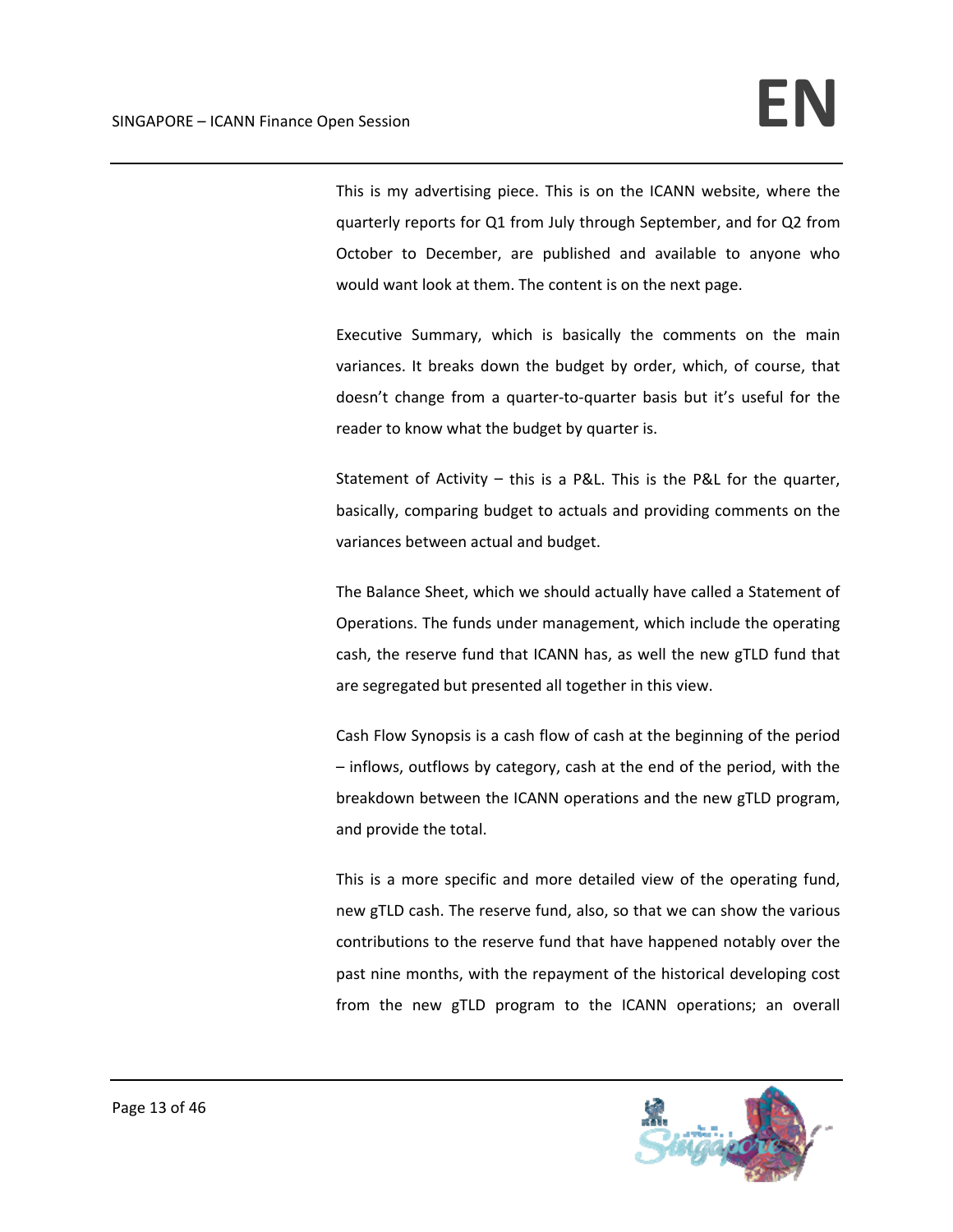summary of the new gTLD financials and the breakdown of the historical [development] cost.

That's the content. I didn't intend to go through all the schedules with you, with the size of the screen we would not see it anyway. I'll let you go into the links on the website if you would like more detail. We'll stop there so that we can start any questions or [answers] that you would like to go over. We'll take a list. Who wants to start? I have Chris. Chris and [inaudible], thank you. Please, go ahead, Chris.

CHRIS CHAPLOW: Thank you. Chris Chaplow from the Business Constituency. Thanks for letting me start, because I've got to step out in a second.

> Last year, you gave us a [dump], an Excel [dump], from the budget, which was very useful because it had all the information in one place. The first part of the question is: are you going to do that again in the similar fashion, which is the useful way for us? The second part of my question is back to the detail that last year that was 160 categories…

XAVIER CALVEZ: Programs.

CHRIS CHAPLOW: Programs with the four categories in each.

XAVIER CALVEZ: Correct.



Page 14 of 46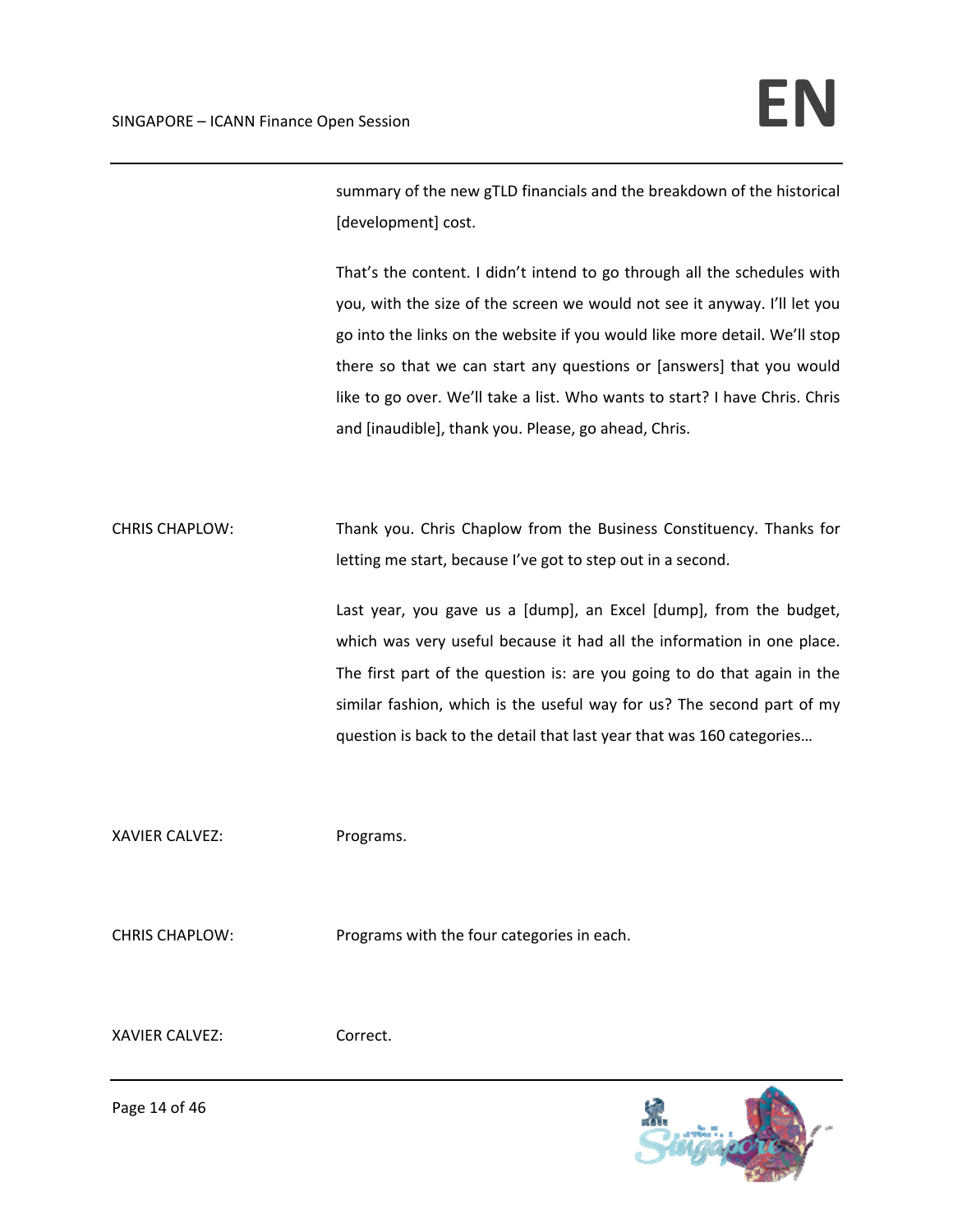CHRIS CHAPLOW: I'm asking hopefully what to expect in this year.

XAVIER CALVEZ: In the slide that we looked at on the content, I indicated that we would provide the breakdown by project. If you go down the structure of the project – it's the slide after that, I think. At the bottom of this page.

> Last year, you're looking at a breakdown of the objective, goals, portfolios, and programs. The program was a level of aggregation of projects that existed between the portfolio and the project level. We have eliminated this level of aggregation because it was actually hard to manage so many levels within the management system, but the level of project in both years remained the same.

> This is where the data input is. It's at the project level. This year, we will be able to provide the projects, going one step further down than last year. Last year we had approximately 160 programs that aggregated about 500 projects, as well. This year we'll provide the list of the 500 projects, which is going to be a lot of information, to be clear.

CHRIS CHAPLOW: Yes, thank you, because sometimes on calls on specific issues staff would refer to a project [in] numbers and that was something that wasn't visible to us.

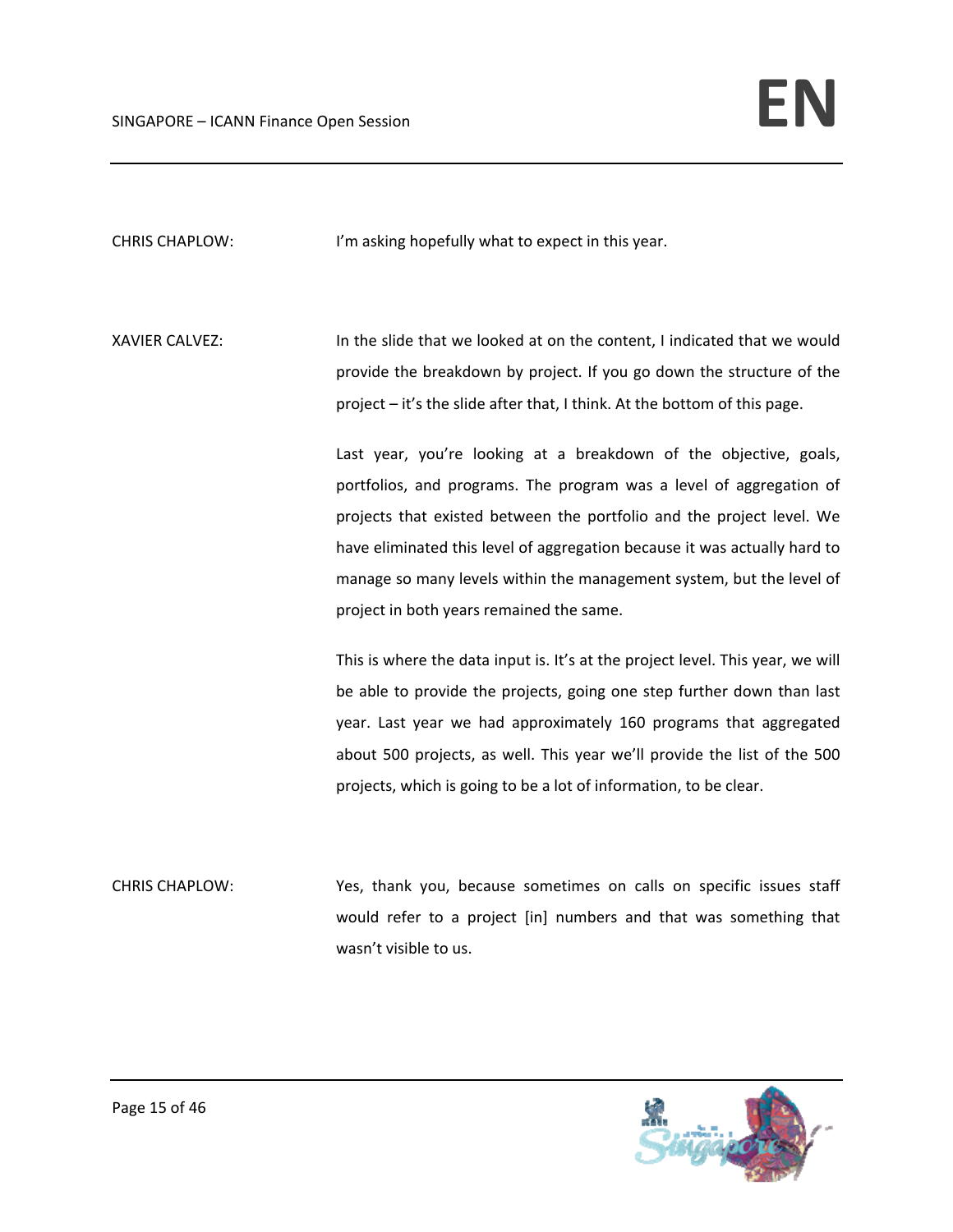## SINGAPORE – ICANN Finance Open Session **EN**

XAVIER CALVEZ: Correct, yeah. Using the level of projects is going to be a learning exercise for us all, because how to break down a set of activities by project is a little bit of an art and sometimes a science. There's not an absolute truth about how to break down the entire activity of an organization by project. I indicated a little bit earlier, for example, the finance operations; I have them in one project. The recurring activity, day‐in, day‐out reporting, accounting, account payable, billing and all that is in one project. There's beginning or end to that activity which is carried on a daily basis. Of course, there's the different types of projects which are more specific, defined, beginning, end of a project which can be, for example, the systems implementation – that has more defined life, I would say. That also will appear at the level of project. Carole indicated a little bit earlier we have about two-thirds of ongoing activities at the level of projects. Out of the 500, two‐thirds are approximately ongoing activities and the remaining third are more timely defined projects. Is that answering your question, Chris? CHRIS CHAPLOW: Yeah. Can I ask a follow up? XAVIER CALVEZ: You have a free pass. CHRIS CHAPLOW: The first one, the follow‐up would be about the size of it. Some of the

programs last year, there were several around 5 million.

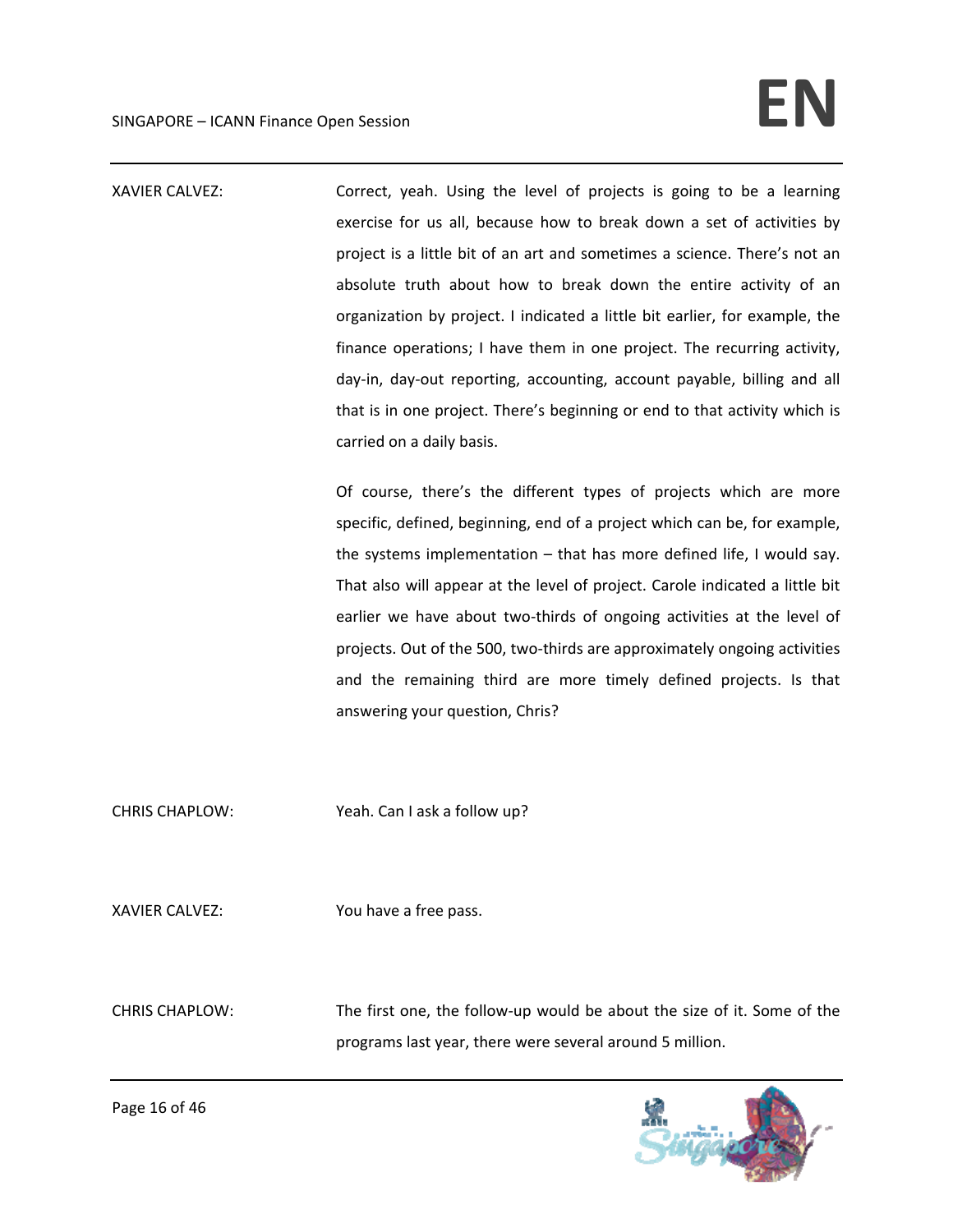XAVIER CALVEZ: Correct.

CHRIS CHAPLOW: Is that being broke down? You didn't actually answer, are you going to give us a spreadsheet and, if so, are we going to be able to track it through the…?

XAVIER CALVEZ: Yes, we tried to put the five hundred projects on one slide and it didn't fit. So yes, we will provide a spreadsheet, yes. It will be a lot easier. Honestly, it will be indispensable because you will want to drill down from potentially goal and objective and goal and then a portfolio. I think at the portfolio level is then when you will want to drill down to say, "Okay, so that portfolio, I'm entrusted to look at but I don't understand what's in it. Let me drill down on the list of projects that make up that portfolio." I think that's where it starts making sense. Yes, we will provide it on the spreadsheet. Dennis, please?

DENNIS JENNINGS: I'm Dennis Jennings and I served on the ICANN Board and I served on the Finance Committee back in 2007. I'm somewhat dismayed when I looked today, and the reason I'm here, at the reporting to see that the reporting has essentially not advanced from that time. Now, I understand there are reasons for it and so on.

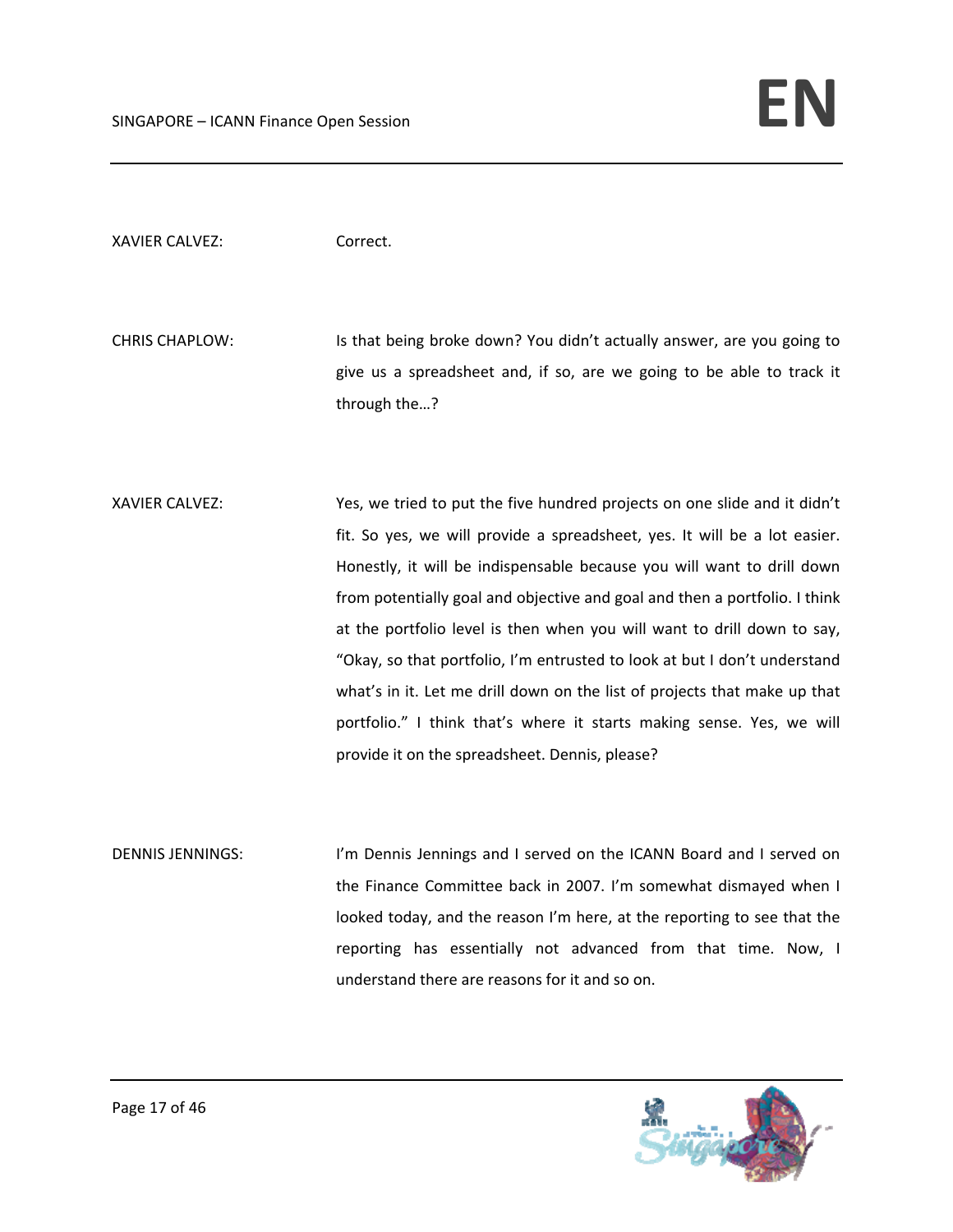I do a lot of investing and I do a lot of non-executive director work. When I look at a financial report, what I want to see is information on the business of the organization, its costs and the projection for the next period, whether that's the end of the year or 12 months or whatever.

I'm not really interested in lots of detailed projects. I want the sort of big picture and then be able to dive down. For me, the big picture in ICANN is where the money's coming from, which is very well detailed and where the money's going on the big activities. The GNSO, how much is being spent on the GNSO? How much of the overhead is allocated to the GNSO? How much is being spent on the ccNSO and so on? Big chunks of business activities that I can look at and I can see what was planned, what's spent, what the projection is and then I could drill down and look at specific things.

I'm not sure that you're going to end there, but I just wanted to highlight that as a businessman, at that level, I want the financial reports to tell me how the business is doing, how the overheads are being allocated, and whether the balance is right – as a Board member, whether the balance is right; we're spending too much in this area, not enough in that area. Where the sources of money is and how that is being allocated to expenditure, what the overheads are, how they're being allocated across and that's appropriate.

XAVIER CALVEZ: Right.

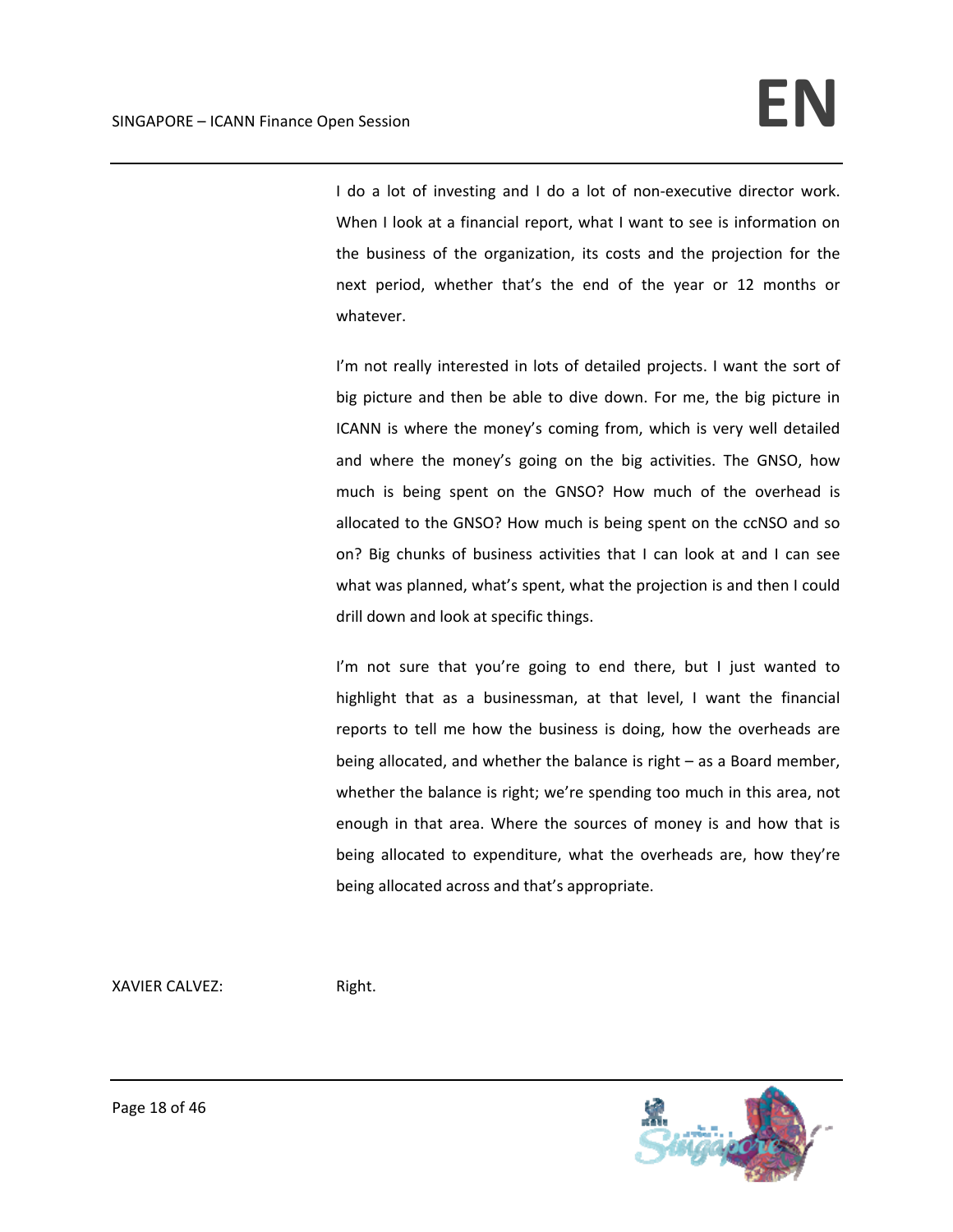DENNIS JENNINGS: I just wanted to give that that's what I started to try and do in 2007, got somewhere along doing that. I mean, you have to understand that when you do the reporting, it's all about making decisions about allocations. There's no precision here. It gets a bit contentious but it gives you a picture of the organization that allows you to track the business.

> I'd like to suggest that you put that in the  $-$  you talk about that, as well, maybe in the future, and you get from the community what their perspective on the business is, as opposed to the individual projects or programs or whatever, which may cross business or maybe at a level that's too detailed. Anyway, that's just my perspective as a non‐ executive director, both ex‐ICANN and in small and medium businesses.

XAVIER CALVEZ: Thank you, Dennis. A few pieces of answer. What you're describing requires to have in place a system of project accounting. I'll force the technical word here, "project accounting" – which is the basis to be able to provide information even at a high level on activities in projects or areas of the organization. Yes, business areas.

> I'm mentioning here the breakdown by function. It is not the [inaudible] areas. It is the breakdown of the organization of the staff by group. It is helping a bit, but not fully going into the direction of what you're –

DENNIS JENNINGS: [Inaudible]

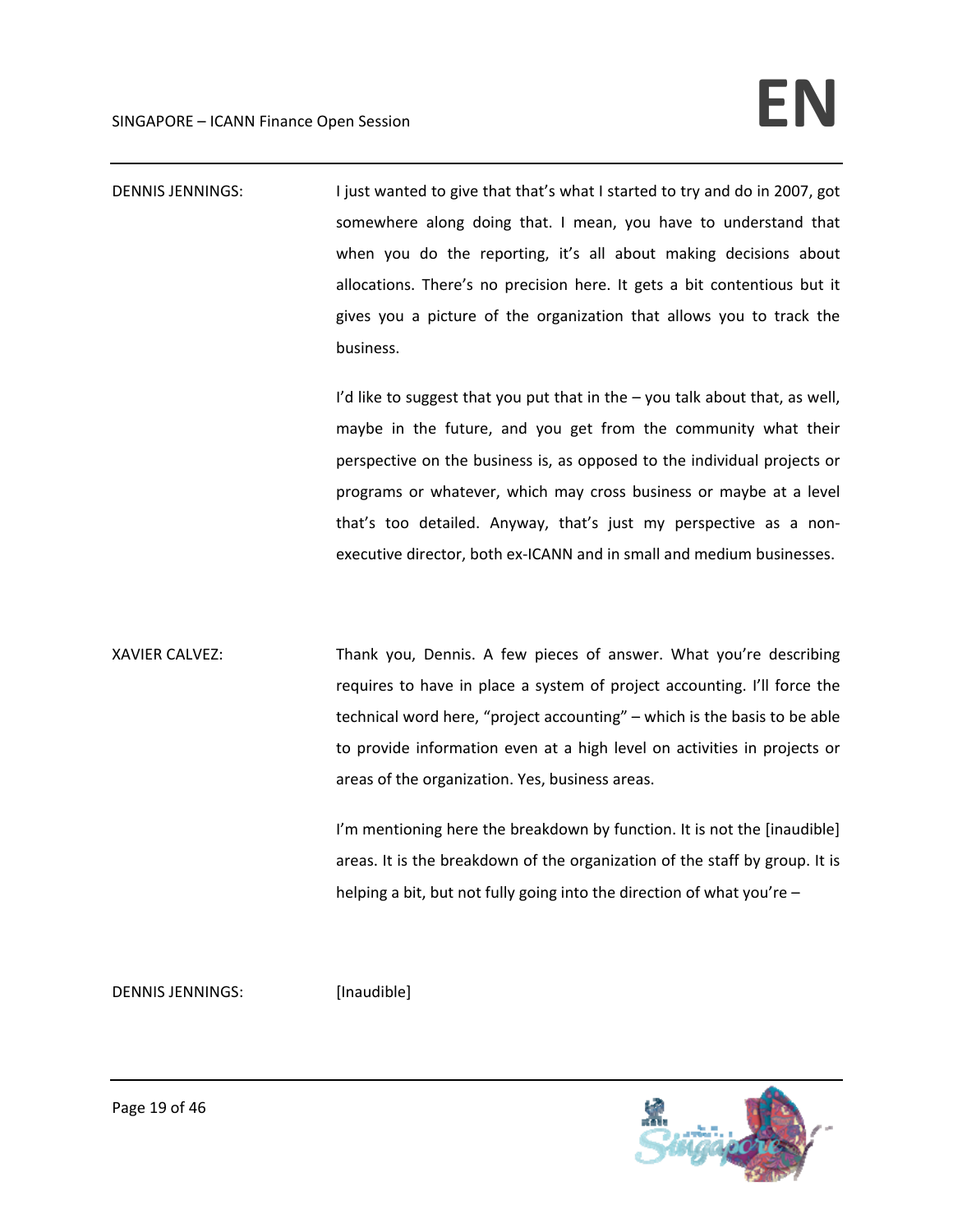XAVIER CALVEZ: I think it'll be interesting to others than just us, but it's not addressing exactly the point that you're going at. You, I'm sure, remember that we had, until a few years ago, an analysis that was I think aiming at providing an answer to what you're pointing out which was called the Expanse Area Group.

> The challenge with that analysis is that, exactly to the point that you were making earlier, it was so reliant on allocations that it actually – pardon me – didn't have much value. Exactly. Part of the problem is that the entire set of expenses was distributed across buckets using percentages of allocations, every single one of them being subjective. As a result of which the only information that – let me rephrase. The only activity that this document ended up by creating, even though that was not originally the intent, was discussions on why the percentage was the way it was. Therefore, it actually didn't provide much information.

> Having said that, looking forward, I have worked with the ccNSO on trying to capture the costs of the organization that particularly refer or support to the ccNSO. That exercise has led us to develop a model of direct costs, shared costs, and global costs. I won't go in the details, but this model has helped us be able to give a shot at the breakdown in a less subjective manner of the costs of the organization by its purposes.

> We have agreed and we've discussed this with the members of the ATRT‐2 team that has worked on the financial recommendations of the ATRT‐2 team to basically use this model and not just leave it at the ccNSO level, but allowing it across all the organizations so we can identify the layers of direct costs. What is the direct and immediate support? Those are very simply and clear to identify. It's the staff

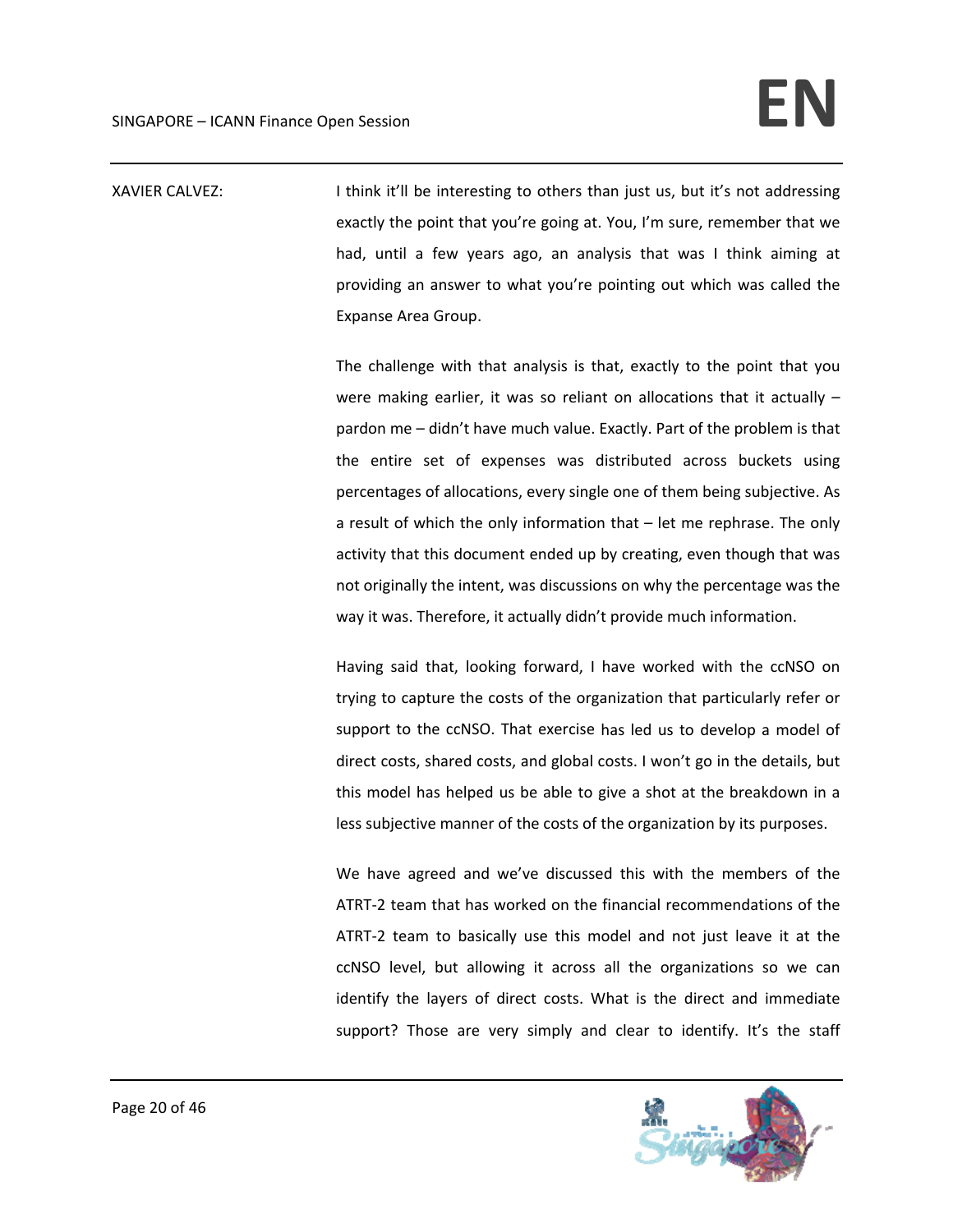members that are assigned to, let's say, Glenn de Saint Géry for the GNSO, etc.

Then there's the layer of the shared costs. For example, the meetings cost is clearly shared among the various organizations. Simple enough, as well. It does require allocations. It does require allocations.

Then the global costs, which are – take Fadi's costs. How do you give a piece to the GNSO or the –

UNIDENTIFIED MALE: [Inaudible]

XAVIER CALVEZ: Right. You can either go by that, which makes my life easier, or you take a very subjective allocation [key] or you actually try not allocate them, which is another approach.

> I have that on my list for a few months, now. We are going to develop a model that allows to do that exercise and provide that information once it's completed. It will help.

UNIDENTIFIED MALE: [Inaudible]

XAVIER CALVEZ: Yes. That sounds like a good description.

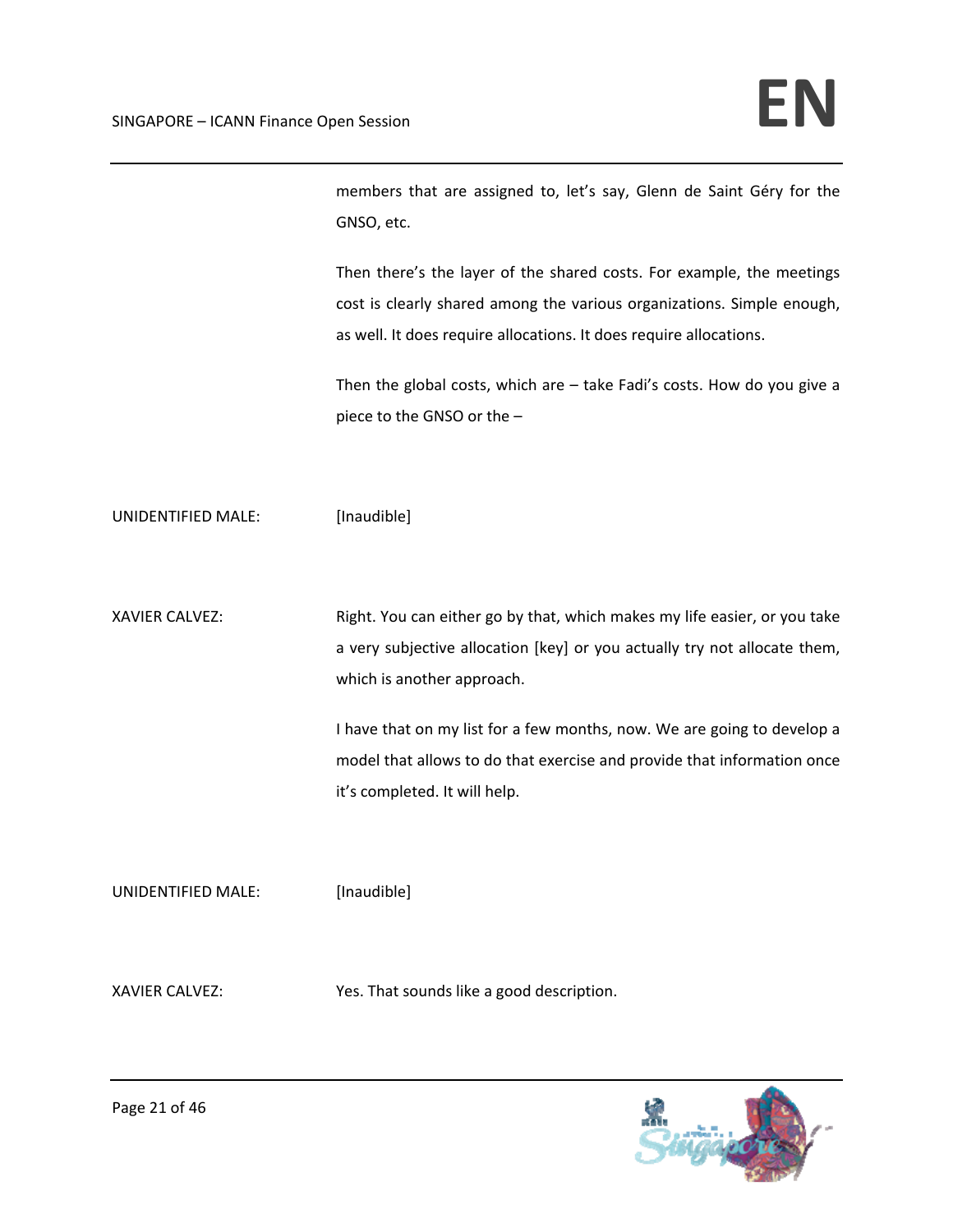## UNIDENTIFIED MALE: [Inaudible]

XAVIER CALVEZ: Yeah, sorry. "Overtaken by events" is I think the kindest thing and the [only] appropriate thing I can say. I agree with you. The model that I described about the ccNSO has been identified as an alternative to the [EAG] for theof purpose of the cc's contributions because we were kind of stuck with [EAG] in the dead end. That's why we came up with this. Marilyn, I think you had a question. I'll go across to be able to see you.

MARILYN CADE: Thank you. I was caught outside thinking that I was waiting for someone else. I was very anxious to be here and I apologize for being late. You may have done this, but I think it'd be very helpful for all of us to know who's in the room and the groups they come from. Because one of the things that helps to understand whose voices are not here in this particular session, and I want to thank you for doing a second session. As you know, I always like to come to all the sessions you do so that I can hear the different perspectives.

> I come from the Business Constituency. While I have some interest in Dennis's view of wanting to be able to look at the finance world from a particular perspective, I also have a need for a fair amount of granularity in order for me to be responsible to the business users.

> It's no surprise but it's probably important for me to say this so we don't have a disconnect later. Xavier and his staff are well aware of this. In our view, registrants pay fees. Registries and registrars collect them and pay

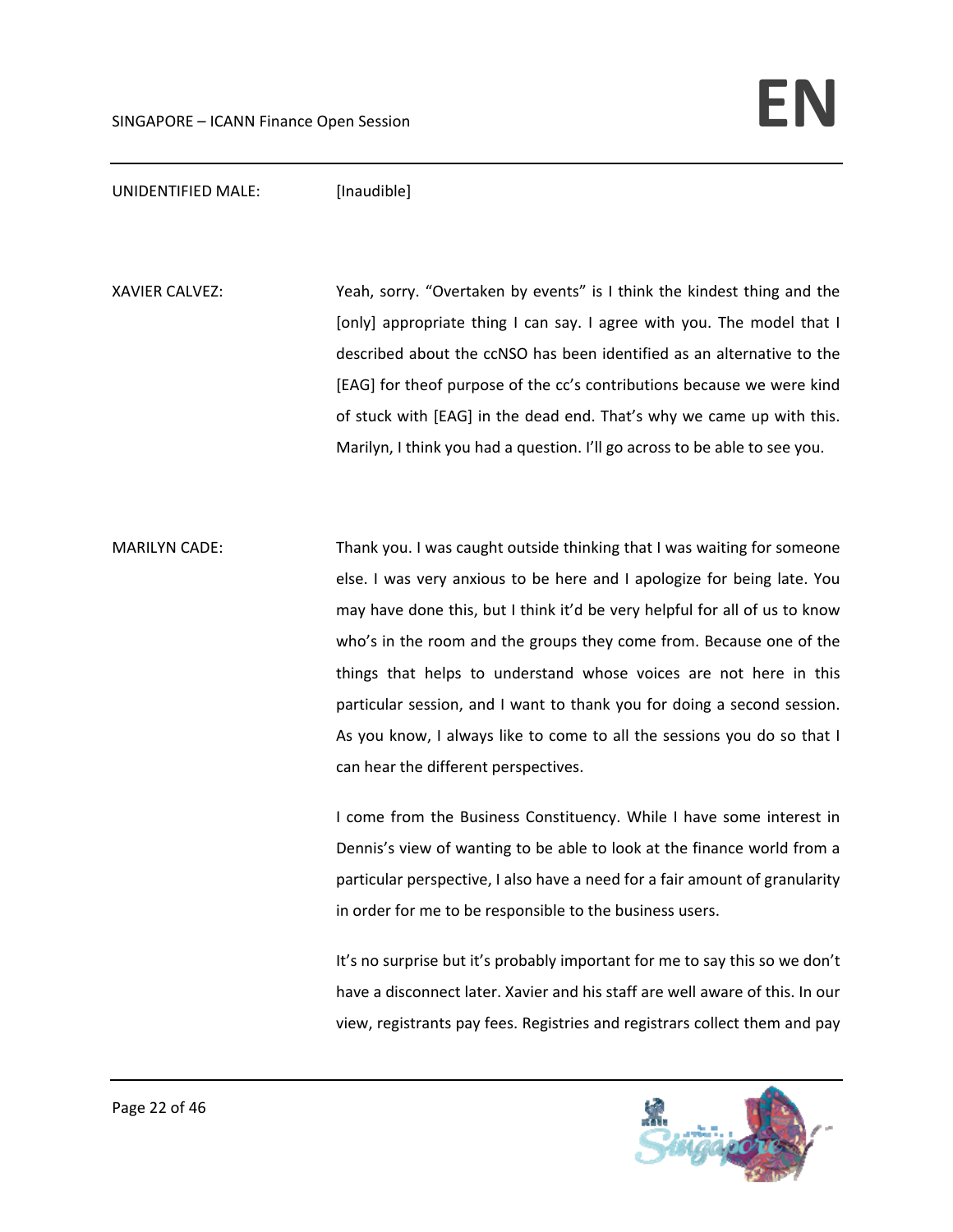a fee to ICANN. We think of us as, ultimately, the funders of ICANN. That's not to diminish the fees that contracted parties pay, but I say it because sometimes there's a gap in when the contracted parties are in the room by themselves and they're talking and they're thinking that the only people who care about budget integrity or finance integrity or finance reports are them. I just want to say that's not the case. We've spent almost as much time on ICANN governance in the BC as we do on policy issues, which was never our intent, but we take it very seriously.

I thought it would be – since there are a number of new people here – be worth kind of saying that, because we do ask for a level of granularity. At the same time, Dennis, we also really appreciate the need for the higher level [inaudible].

On the granularity issue, I think it's been  $-1$  just want to say that it's been very, very difficult. I understand the explanations about lack of mechanisms. It's been very, very difficult for us to do our job in ICANN governance because of the lack of granularity.

I'm going to give a couple of examples. I expect to be able to find in the budget whatever amount of money it was that was allocated to an MoU with the Indian government or was allocated to the CEO's discretionary fund or was allocated to the funding of the [strat] panels. That, to me, is the kind of project identification that has to go against something that the community has agreed to and that we have to be able to asses as those of us who are concerned about ICANN governance – not only what's being spent but then, as the projects are evaluated, whether they have fulfilled the purpose for which they were intended.

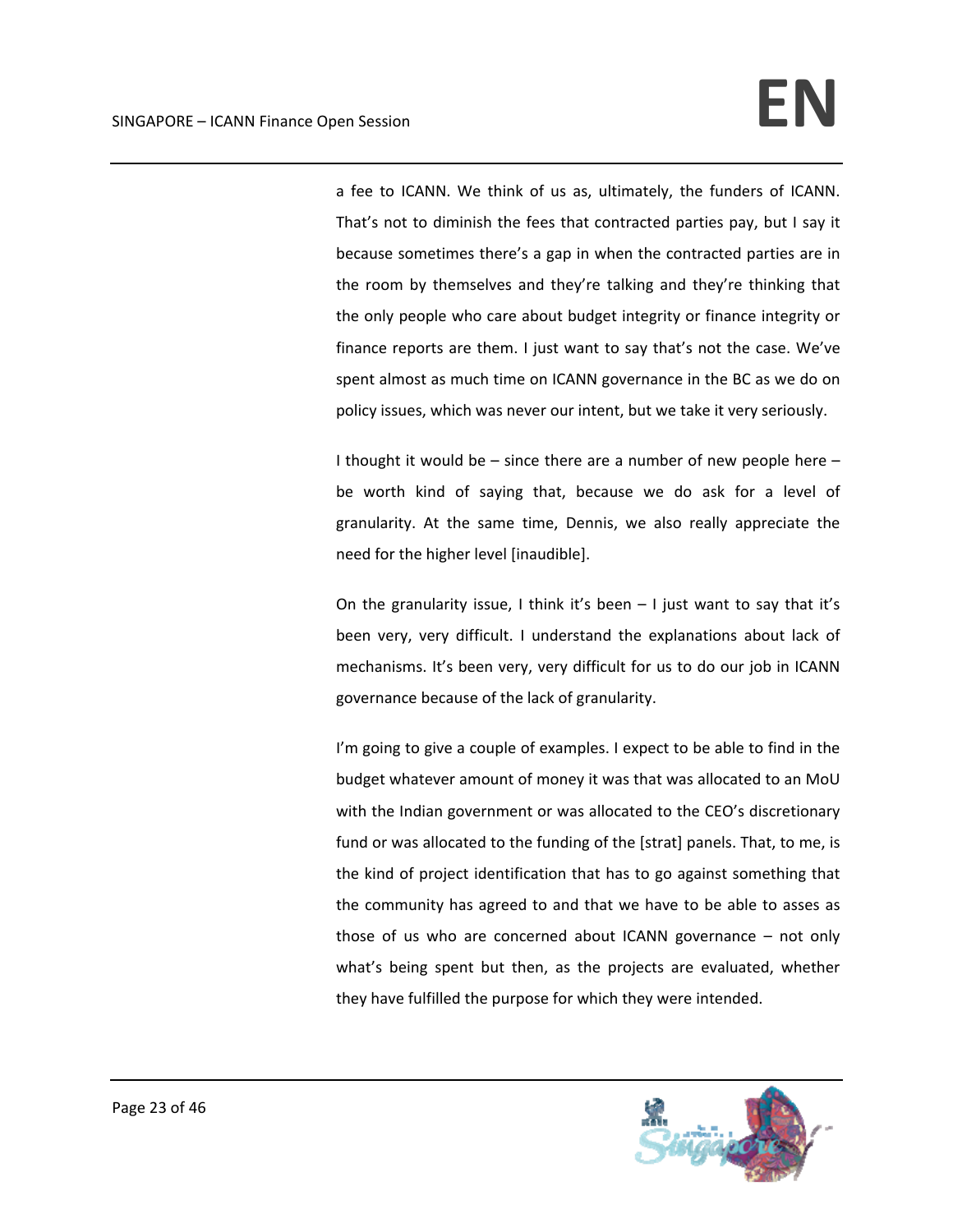Now I'll just go on to say one more point. Within my community – and this is not a negative comment, but it's an observation  $-$  within my community, we have always perceived that ICANN has had an irrationally optimistic perspective on the growth of domain name registrations in the new gTLDs. Perhaps that's just because we come from business and we know how long it sometimes takes to introduce new products. We've seen the duplicate registration that businesses are having to engage in as one source of revenue. I'm not making a negative comment about anybody's business strategy. I'm just saying when we look at the growth in the names in the introduction of the new gTLDs now, it's difficult for us to forecast the revenue stream that will allow ICANN to continue to spend at the aspirational pace that seems to be foreseen. I'm being positive but clear, right?

We're kind of panicked right now on how much money the organization might be planning on spending with an office here, an office there, a new MoU here, a new MoU there, walking the halls of the UN – not a good idea, by the way. I'll say more about that later in some other meeting.

We're worried about the spending, yet I can't actually be sure that I can track what commitments are made and if I've got a lot more \$3.6 million MoUs coming up and I am not going to have a revenue stream for it. Because for me, the biggest risk to this organization is not governments. It is operational excellence in all of these places.

We're making progress on the reporting, so in some cases, this is [inaudible] you know, I'm really talking more about the philosophical direction, because this is just a mechanism that helps us manage. But if

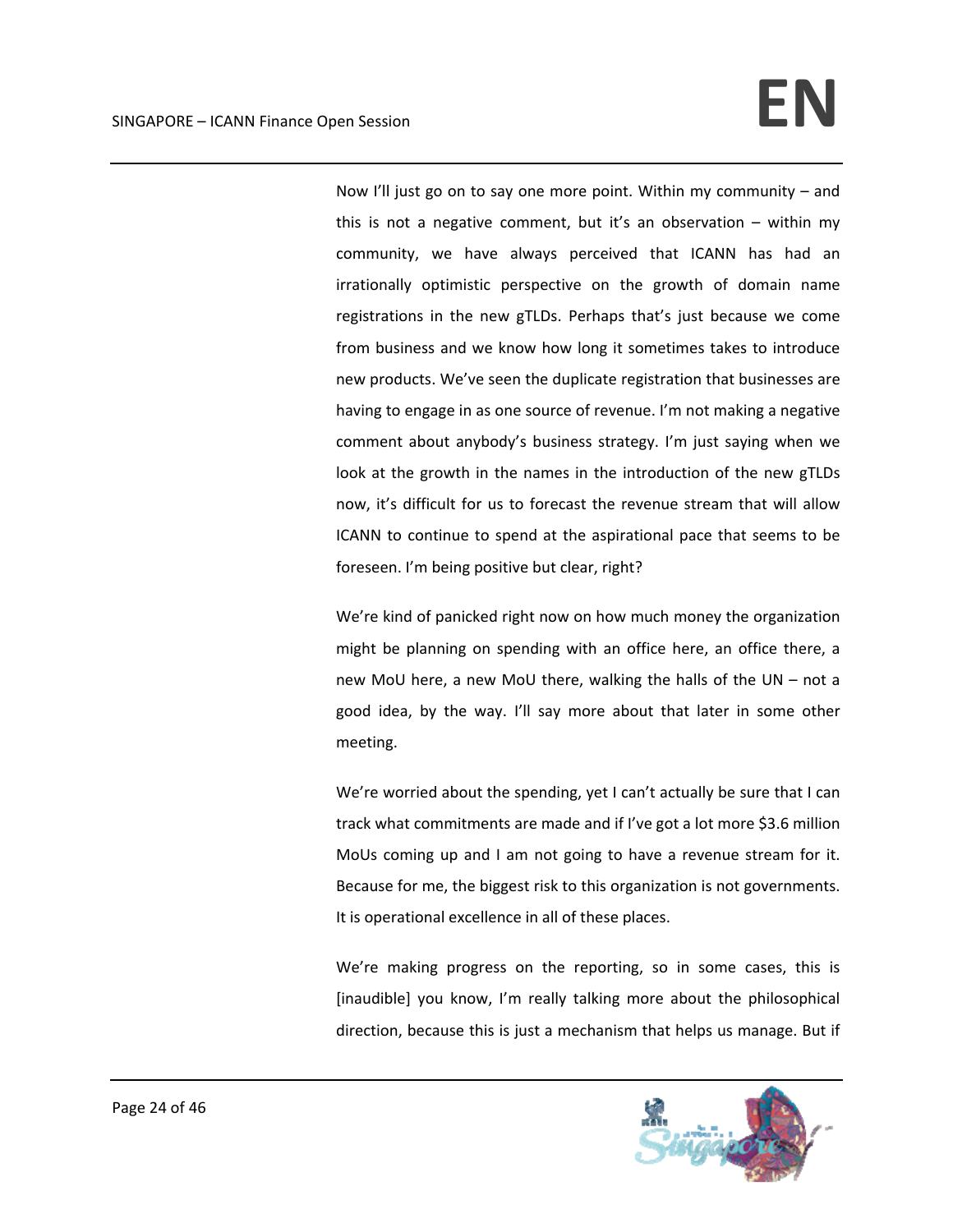we've got projections of spending based on assumptions that are not sustainable, I'm worried.

XAVIER CALVEZ: But you don't have to be worried yet. You don't know what the assumptions are, right? You'll know that in the beginning of the presentation that will be submitted to public comment. You'll have the revenue projections.

> As an example, in FY14, we didn't include any revenues for transactions from the new registries. We only included a certain assumption of ramping up of the new registries coming out of the program, generating only the fixed fee. Because of the name collision work, to put it this way, the phasing of the ramp‐up that we had budgeted for is a bit slower than what we had budgeted for.

> The assumptions for revenue projections for the FY15 budget will be in the FY15 budget and hopefully will be sufficiently clear that it lets you understand how they are formulated. But I think your point was more about how the activities of the organization are planned for and committed with the understanding of the financial impact that it has and whether that financial impact is effectively, correctly offset with the stream of revenue that's reasonable and not overstated. I think that was part of your point and I wanted to make sure you took an example, which I recognize is just an example, on the strategy panels. Was your point about understanding how much it has effectively cost or understanding how much was budgeted for it?

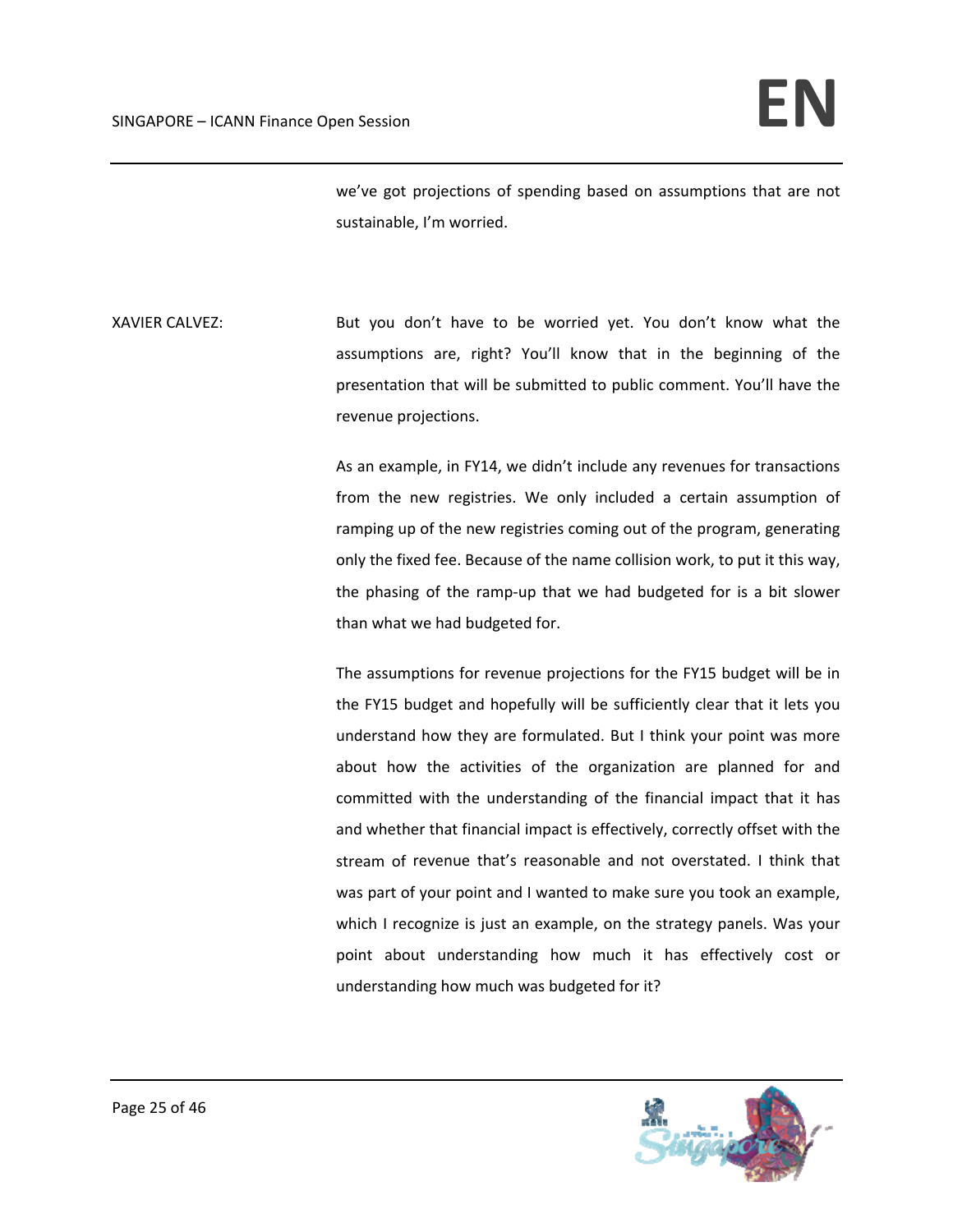MARILYN CADE: All of the above.

XAVIER CALVEZ: You know that \$3.5 million was budgeted for, right? That was in the personation last year and in the FY14 forecast. We will make sure that the corresponding forecasted amount of spend relative to the panel is specifically displayed. Now, this is just an example. It's a significant one, but just an example.

> When Dennis and I discussed the type of information that we would like to see going forward, Dennis mentioned an overall understanding of the activity of the operations. You mentioned a level of granularity, which I think in your mind is deeper than what Dennis was describing. I think that, from my perspective at the end of the day, in the stakeholders there are different levels of interest. What we as an organization need to do in terms of accountability and transparency is address those, all of those. I don't think it's an either/or. I think, at the end of the day, it's a comprehensive [inaudible].

> We have, in last year's presentation, given an attempt at a high‐level views of spend versus budget. This is also appearing in the annual report, again at a high level. The quarterly reports that I mentioned earlier also contain a comparison between actual spend and budget, but more at a high level. Not necessarily at the level granularity, Marilyn, that would answer on a quarterly basis your question on this project with India or this project with the panels or this project on WHOIS was budgeted for this much and is costing this much.

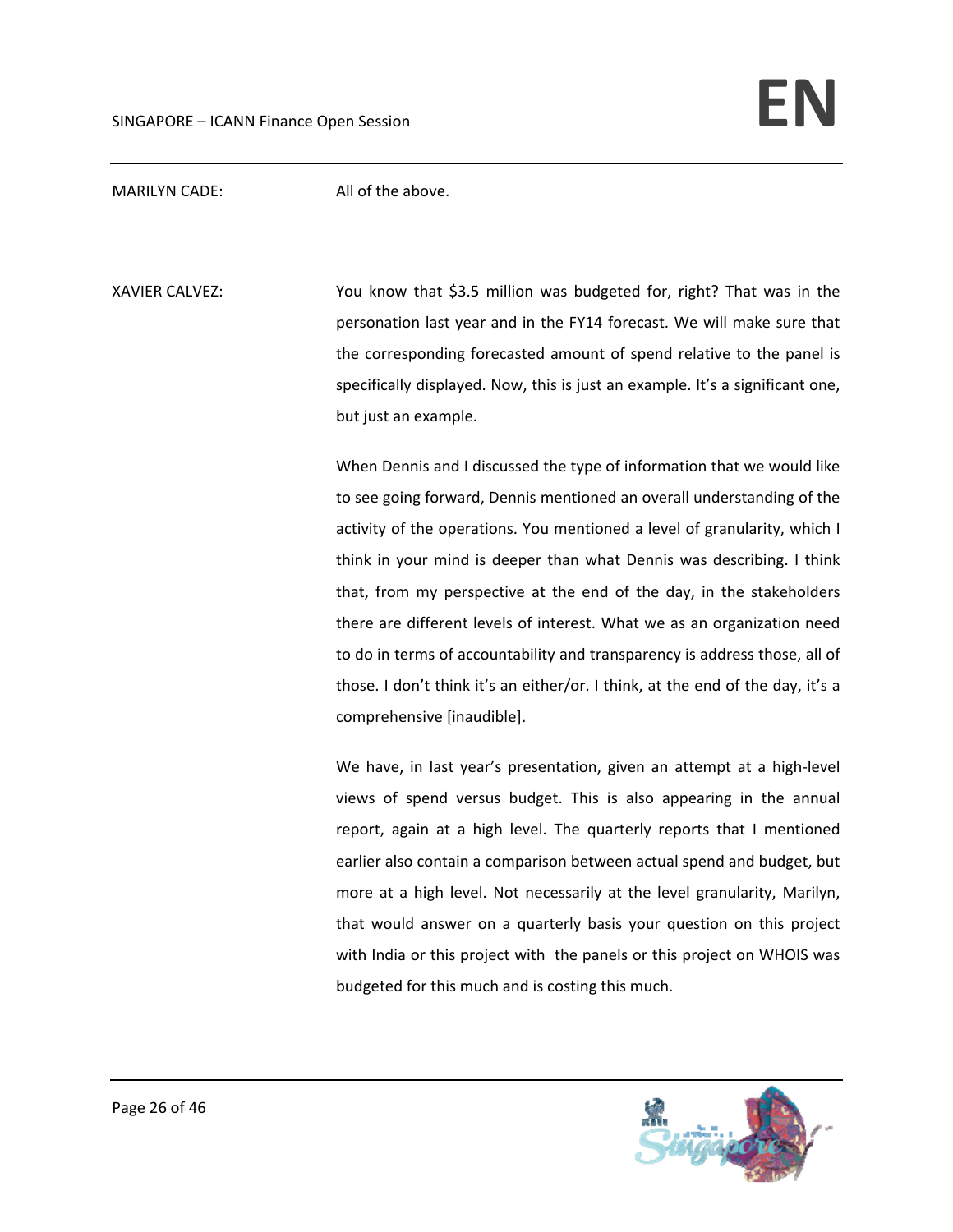This is where I was pointing out to Dennis that the capabilities that would provide the information about this aspect, we need to basically be able to put them in place, which is a project accounting. Which, coupled with the management system, lets us monitor the projects, both from the perspective of the steps in the milestone and resources, and the dollars associated with those projects.

We have provided you since last year with the budgeted dollars associated with the program level. We will provide you this year with the dollar amount associated with the project level. From a budget standpoint, the capabilities that we do not currently have internally are to produce that same level of information on a natural basis, which is where the project accounting comes in. Which has a certain amount of requirements of being able to basically associate every single cost to a project, including the personnel cost, which requires time tracking, let's be clear. That's not yet in place. Carole is my witness that we've talked a lot about that in the past. Sorry, I don't know your name but I know you were in the queue. Can you introduce yourself?

PRANESH PRAKASH: Hi, my name is Pranesh Prakash. I'm with the NCUC and I am very new to this. This is actually my first ICANN meeting.

XAVIER CALVEZ: Welcome.

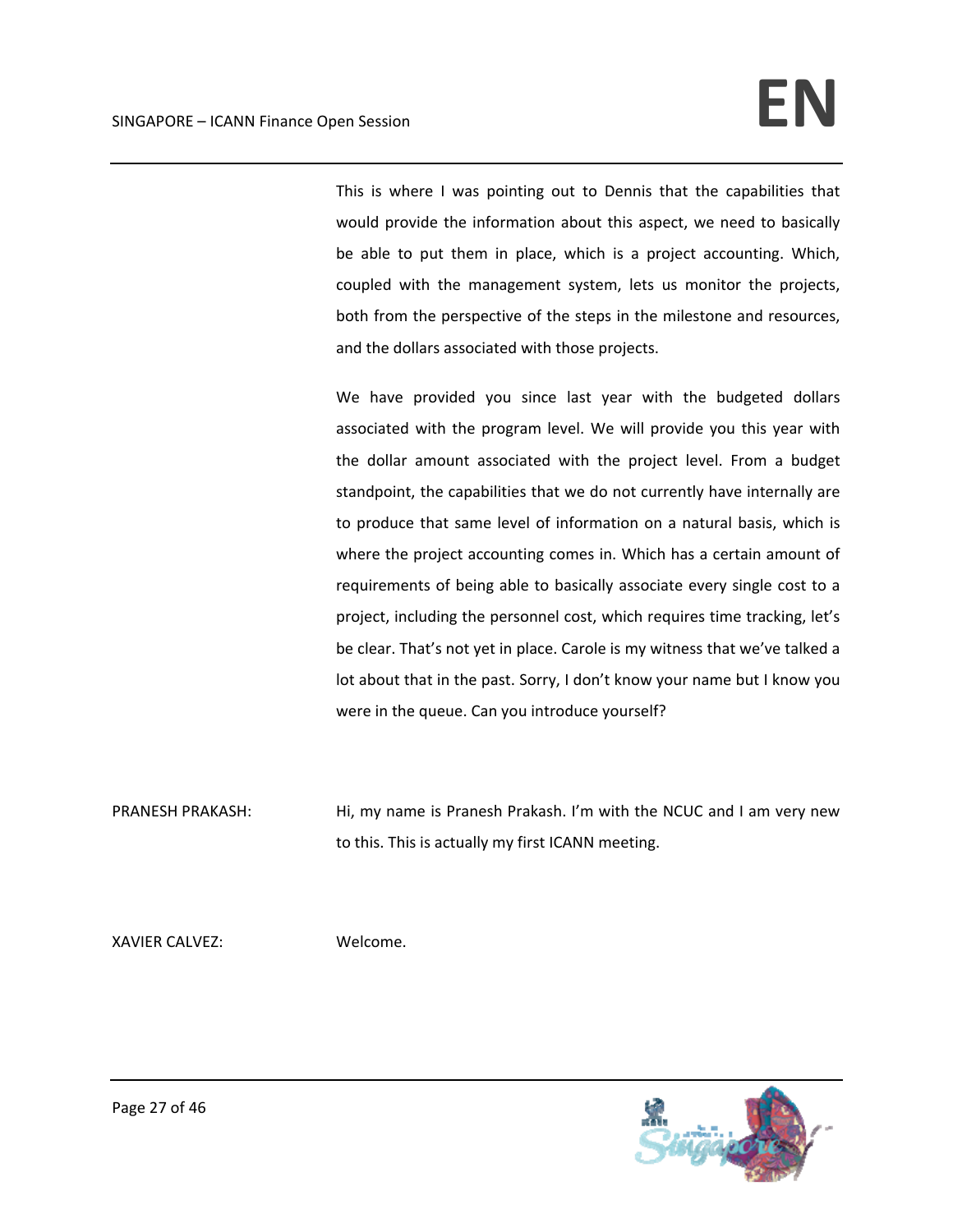PRANESH PRAKASH: Thank you. I'd actually like to know a little bit more about the budgetary processes that you're talking about. For instance, over there, the Ad Hoc Advisory Working Group is mentioned and I am guessing that Advisory Working Group comprises members from the community and I'd like to know a little bit more about that, because I was just doing a quick search online and I couldn't find more about it. I can see that ccNSO and ALAC have Finance Committees working groups within them, but I couldn't find out more about this.

> The larger question, in a sense  $-$  and I can see that there are various mechanisms for community requests for budgets but I'm not quite clear on where the community can say, "This should be the total amount that ICANN should be spending on these kinds of activities versus giving this amount to other things," because I'd like it to be recognized that as part of the NETMundial submissions, there are a number of submission that actually deal with ICANN's kitty of money and say that ICANN should be spending it on these kinds of IG activities or on developmental issues which are not domain name-related. Is there any kind of participatory budgeting? How would ICANN react to some kind of outside advice on how it should be spending its money?

XAVIER CALVEZ: First, a very practical answer. You've entered this room and you've been tagged, so now you're going to be part of that community, the Ad Hoc group. The Ad Hoc group, the [inaudible] history is that in Prague, nearly two years ago, I tried to make sure I gather a group of interested community members, whether they are part of a structured organization about the budget or not.

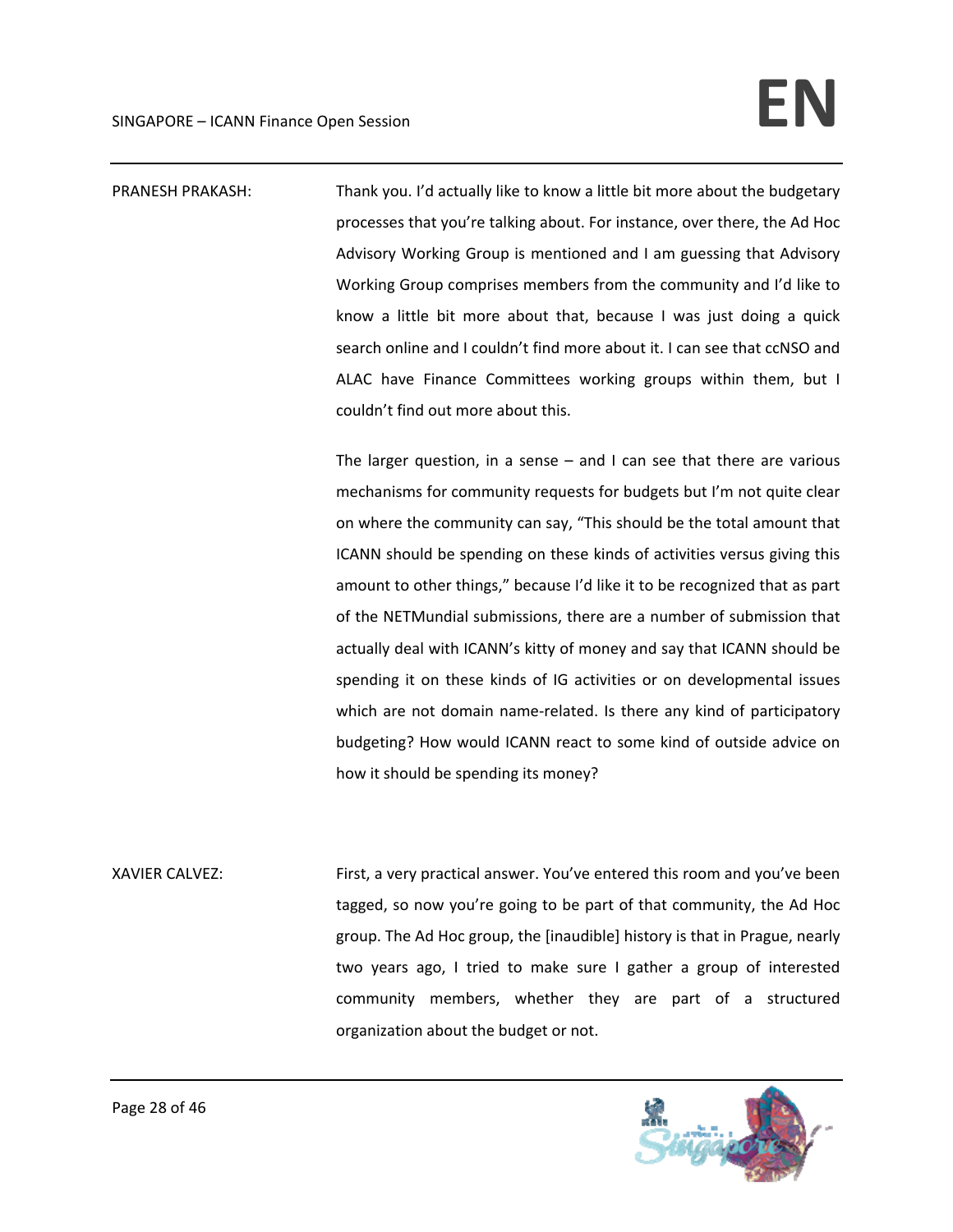Whoever is interested, we gather that group of people and ever since, anyone who's shown interest in the overall budgeting process, we've added them to an e-mail distribution list, basically  $-$  no more, no less than that – who receive, then, notifications on upcoming meetings to talk about the process, to talk about content throughout the year, or to receive documents, as well. Again, you've been tagged and you're going to receive those e‐mails.

Anyone who's interested, there's a Finance Community Wiki on the community Wiki where [inaudible] of the information is used as a repository for the various process of review and input that we provide. That's another thing. [Maya], can I ask you to send the link to that so that he have that understanding?

I'll try to keep my answer very general. The mechanisms of participation into the development of the budget is the one that we are learning right now with this meeting, for example. And at each ICANN meeting, we will touch base in the setting like this to give an update on the process.

It also contains the public comment process where the comprehensive operating plan and budget information is submitted for public comment. You and your colleagues from NCUC, for example, will receive that information. It will be public, right? When I say "published," it will be on the website open for public comment. Your colleagues have, in the past, formulated comments or questions.

To make a comment on this process, the part that we need to be able to improve upon is increasing the amount of interaction earlier in the fiscal year to enable a more frequent interaction and a more interactive

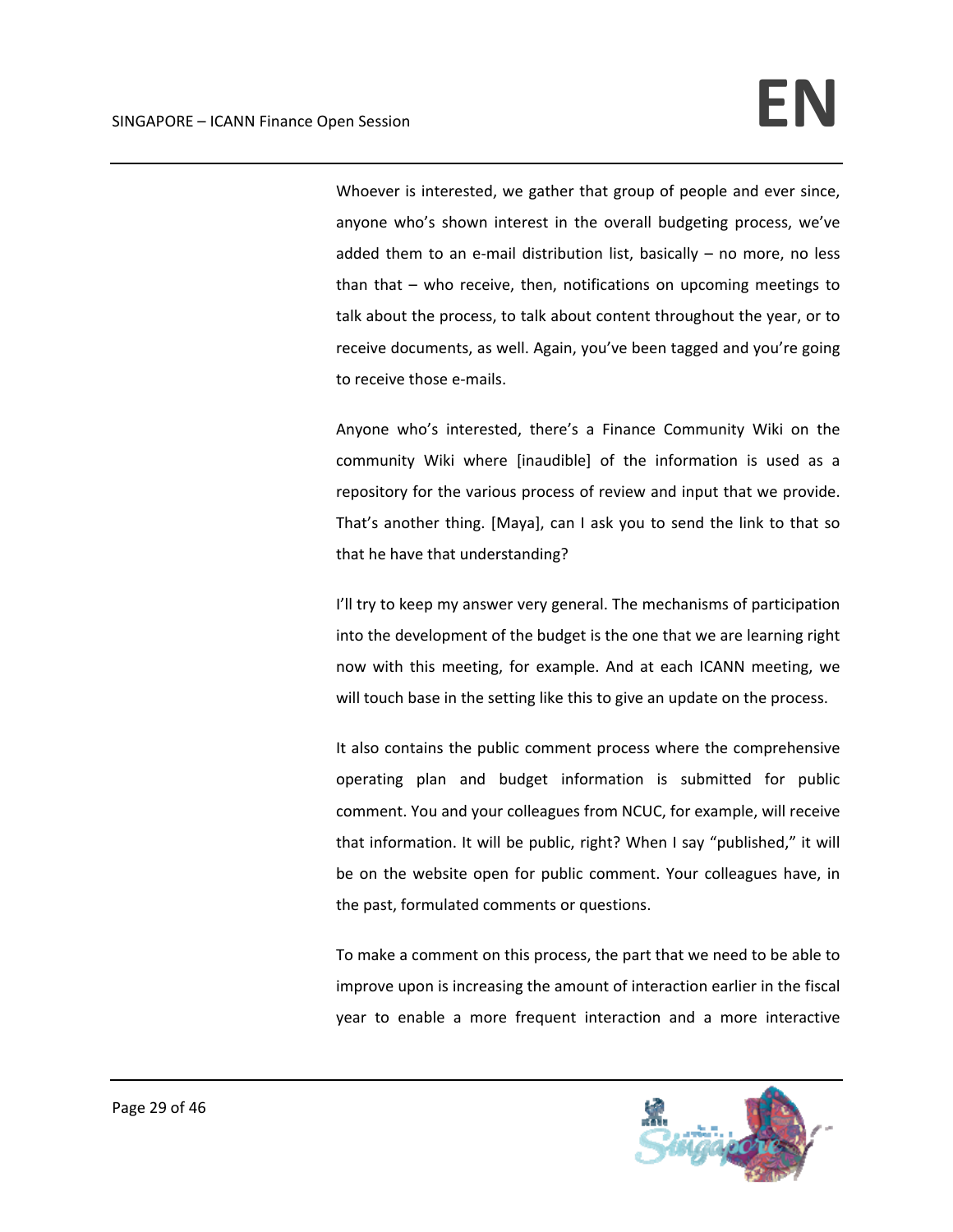interaction on the content of the development. Also so that this input from the community can be provided while we develop rather than once we've developed a draft, if you see what I'm saying. Because it comes on the tail end of the process and it's becoming challenging to make changes when it's all [happening] at the end.

That's a number of challenges that this community at-large has been facing over the past years and that we are still tackling to improve. Raimundo?

RAIMUNDO BECA: Wonderful. Those that don't know me, I am Raimundo Beca. I was a member of the ICANN Board during six years, 2004 to 2010. In all those six years, I was always a member of the Finance Committee. I even chaired the Finance Committee in the critical moment when the 180ks were fixed for the application fee. In the calculation of this application fee, well, it was [made] by an [unanticipated] risk, risk financing. I think the experience will show, it was very well calculated.

> One of the issues that was that year, that the [inaudible] funding should be pay for the historical costs. I've had some doubts about the amount that was considered for these historical costs. I asked in the comment period in January 2011, and then in January 2012 and also in all the meetings since then until Buenos Aires and [inaudible] inclusive.

> I see that now, in slide 12, there, it's indicated that there is a [inaudible] statement about the new gTLDs' historical cost. I imagine that finally this audit that I asked was then or not? What? My question is where are we [inaudible]?

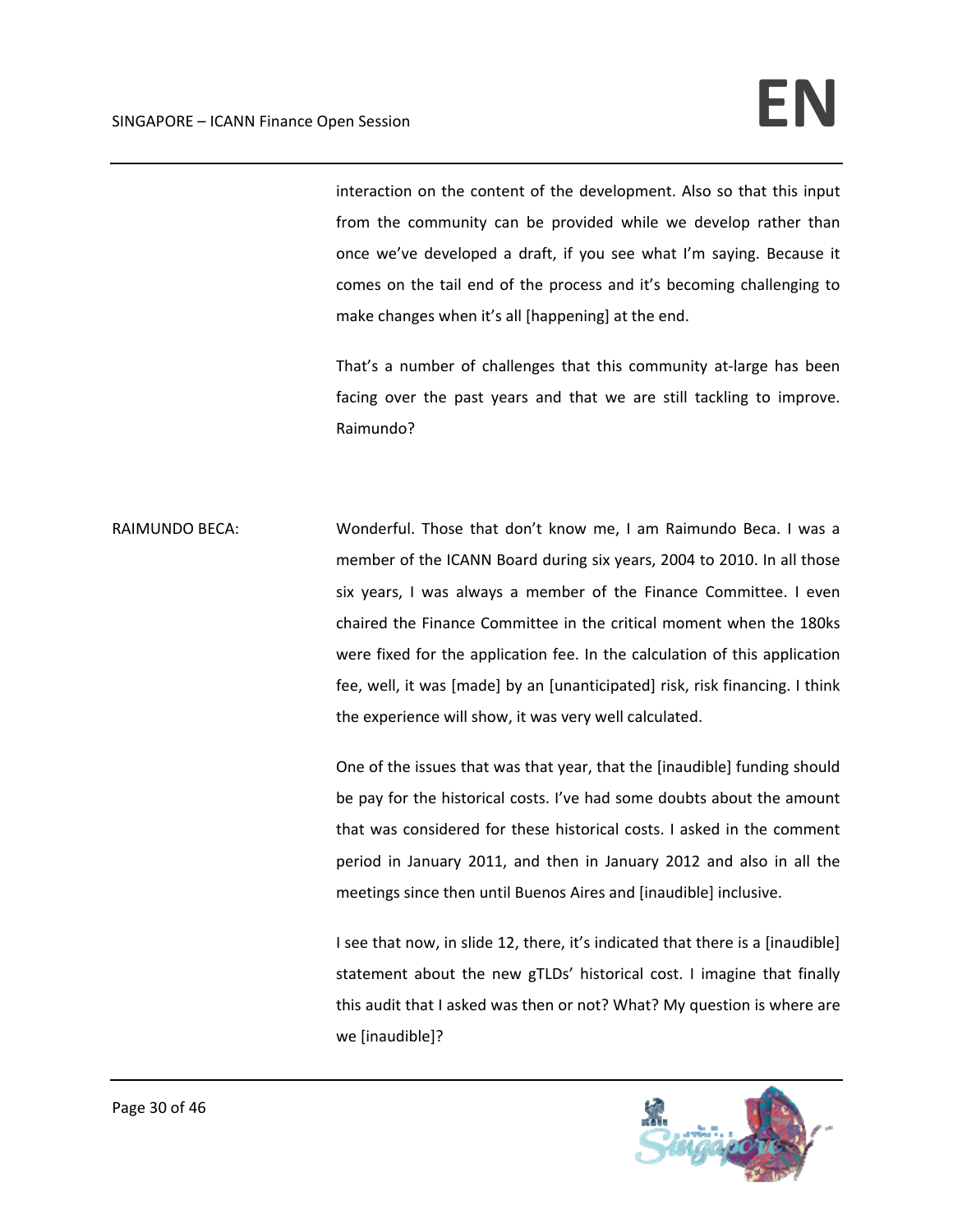XAVIER CALVEZ: Raimundo is referring to the portion of the \$185,000 of the application fee that had been designed and included to repay ICANN for the costs of developing the new gTLD program, basically. The mechanism of those historical development costs was allowing to repay ICANN and their, basically, customers for the fact that the cost of developing the program had been incurred prior to the program starting.

> The historical development cost amounted, as per the first estimate, to approximately \$32 million, as incurred between October 2008 and January 2012. That's the period over which the measurement of this historical development cost had been agreed to be limited to, because if you think about it, ICANN incurred costs also on the program before that. It's been defined as this period and that's what the \$32.5 million corresponded to.

> Raimundo and I have had a number of conversations on this subject, including about having an audit being performed on these costs. We have contracted with our auditor, [inaudible] Adams, to perform this audit. This audit is actually in progress. I'm hoping to have the results for London. The auditors have been looking at the best methodology to be able to analyze and audit these costs. We have just finalized, last week, the terms of their engagement as well as the type of report that they will be able to produce. The reason I'm mentioning that is because the profession of auditor is very [regulated] in the U.S. and they're very specific as to the diligence that they need to perform and as to the type of statement that they can produce after this diligence.

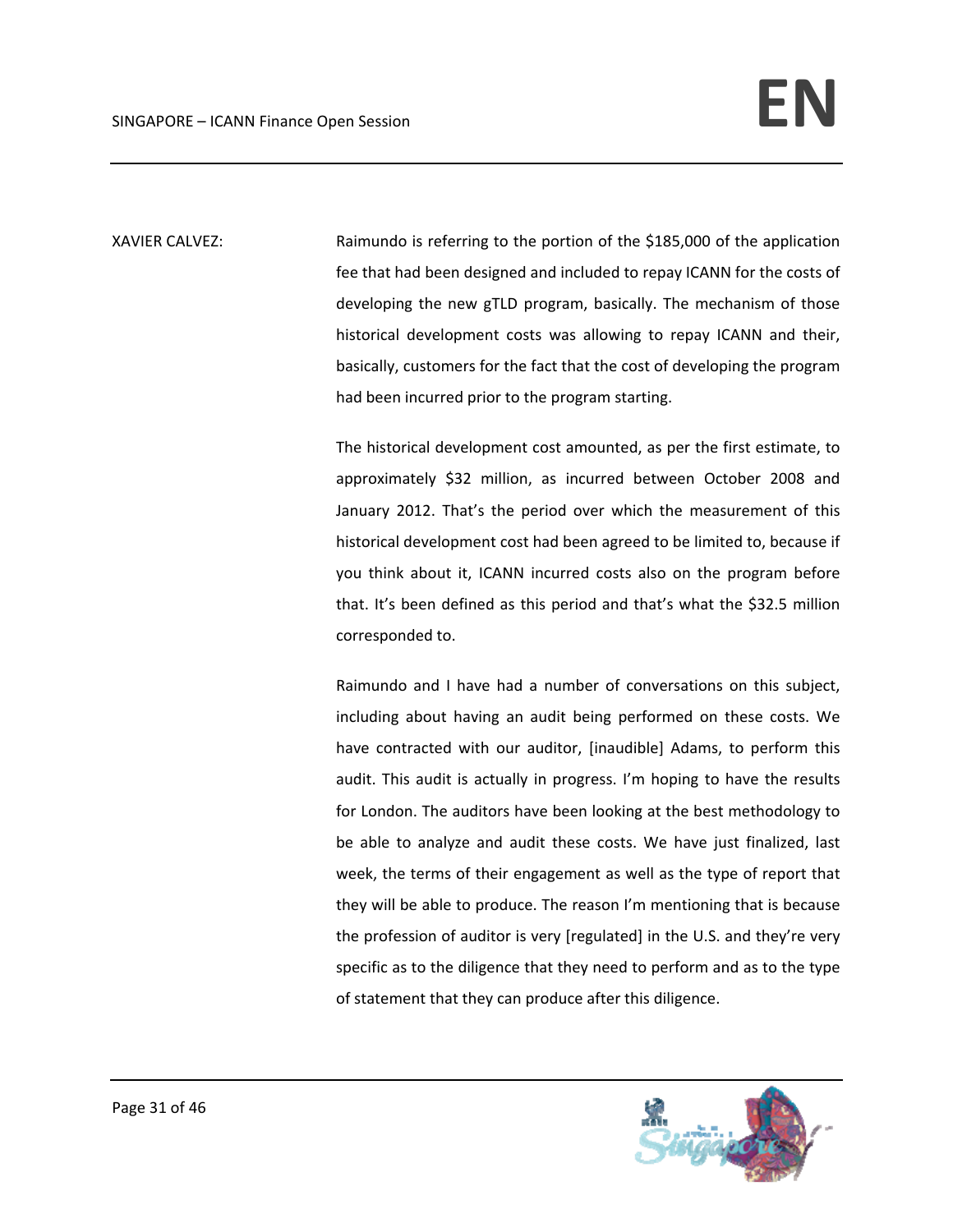It's in progress. I'm hoping to have the results by the end of June. In the meantime, as a matter of interest, the repayment of the historical development cost, which happens along the delivery of the program, has started, of course. We have repaid, by the end of February I think approximately \$20 million out of the \$32.5 million. I know you don't agree with the approach, but the repayment is – yes. The repayment is progressive and we are now about two‐thirds done in the overall evaluation program. That's also the proportion of historical development costs that has been repaid by now. Approximately \$20 million out of the \$30 million.

UNIDENTIFIED MALE: [inaudible]

UNIDENTIFIED MALE: On Marilyn's request, I would like to present myself, as well. I'm [Phillip] [inaudible], working for the Belgian ccTLD, which has been in the top 20 of the ccTLDs in the world. I'm also here to represent two new gTLDs. Just for the record, I would like to state that I consider that [inaudible] the registries and registrars [inaudible] paying ICANN. To make a simplistic analogy, you could say if I go to a restaurant and not satisfied about the steak I'd ordered there, I will not go to the butcher or the farmer to complain about the steak. I will complain to the guy who baked it.

> The reason why I'm here is, first of all, it's one of the most interesting meetings of the whole ICANN meeting to me, because I'm interested in numbers. But we have the same goal, because I also want to understand

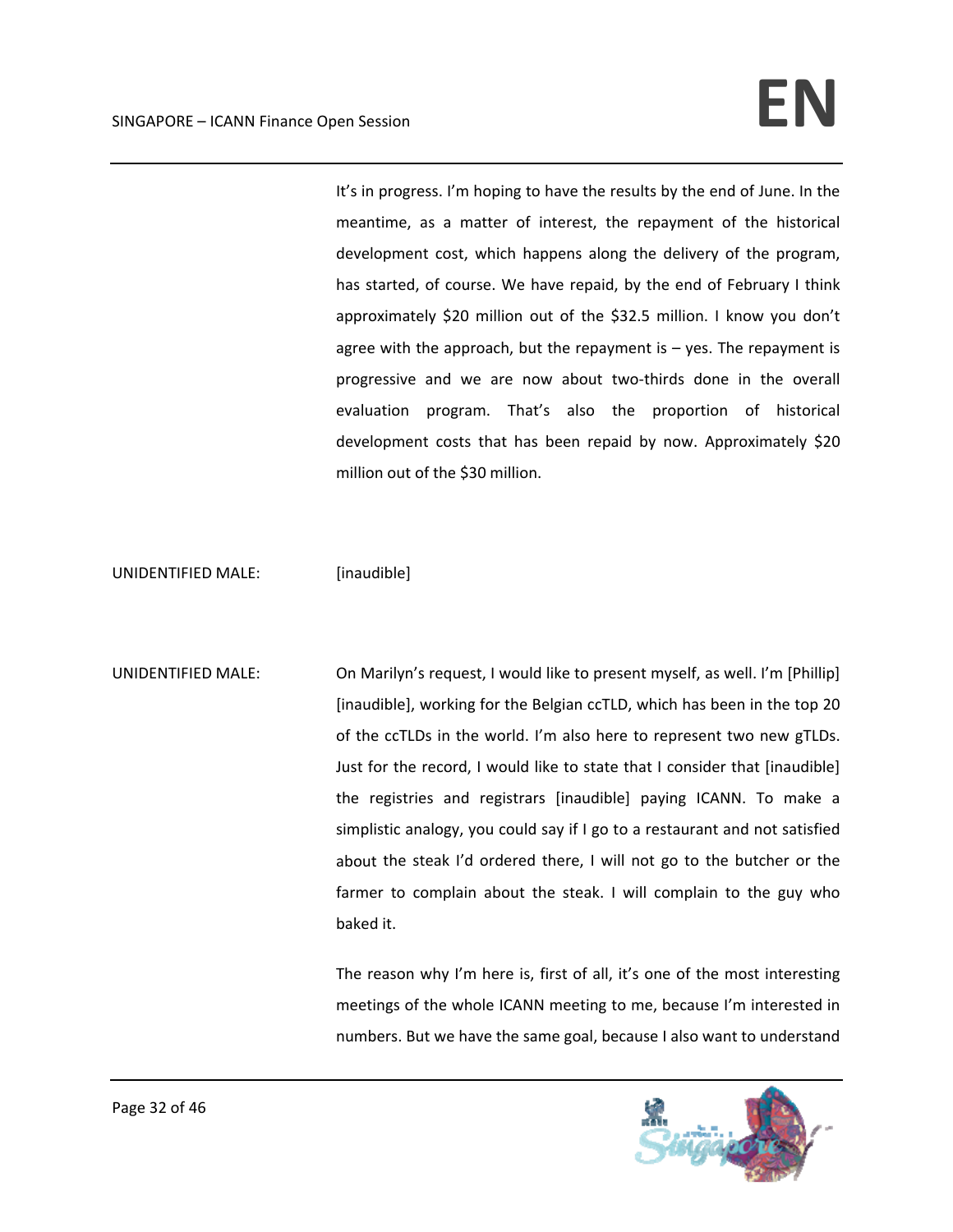## SINGAPORE – ICANN Finance Open Session **EN**

how the business of ICANN is doing and where the money is spent and where the money is coming from. In that perspective, we fight the same battle, if you see it like that. I don't have a question.

XAVIER CALVEZ: Thank you. Dennis?

DENNIS JENNINGS: I agree with Marilyn. There are many ways of looking at these. There are at least three different analyses that I think need to be done routinely. One of which is the one I talked about it, one of which is the one that Marilyn talked about. But I expect to read the financial accounts and to really understand the business by reading the financial accounts. I don't expect them to go anywhere else but the financial reports and see the rationales and justification, the reporting and so on, the projections.

> A comment, then. That means your chart of accounts and your project charts need to be designed so as to enable the sort of reporting that is required. Therefore, a suggestion that it would be very useful for people like me and others who are interested, for you to dummy up the reports, even though you don't have them, but to dummy them up so that we see what they look like, so that we can actually provide feedback. And for you to find out whether there is a mismatch or not between your chart of accounts and your project charts, that you can actually produce the reports that are necessary.

> I had a major point which I've forgotten, so I'll shut up and think about it.

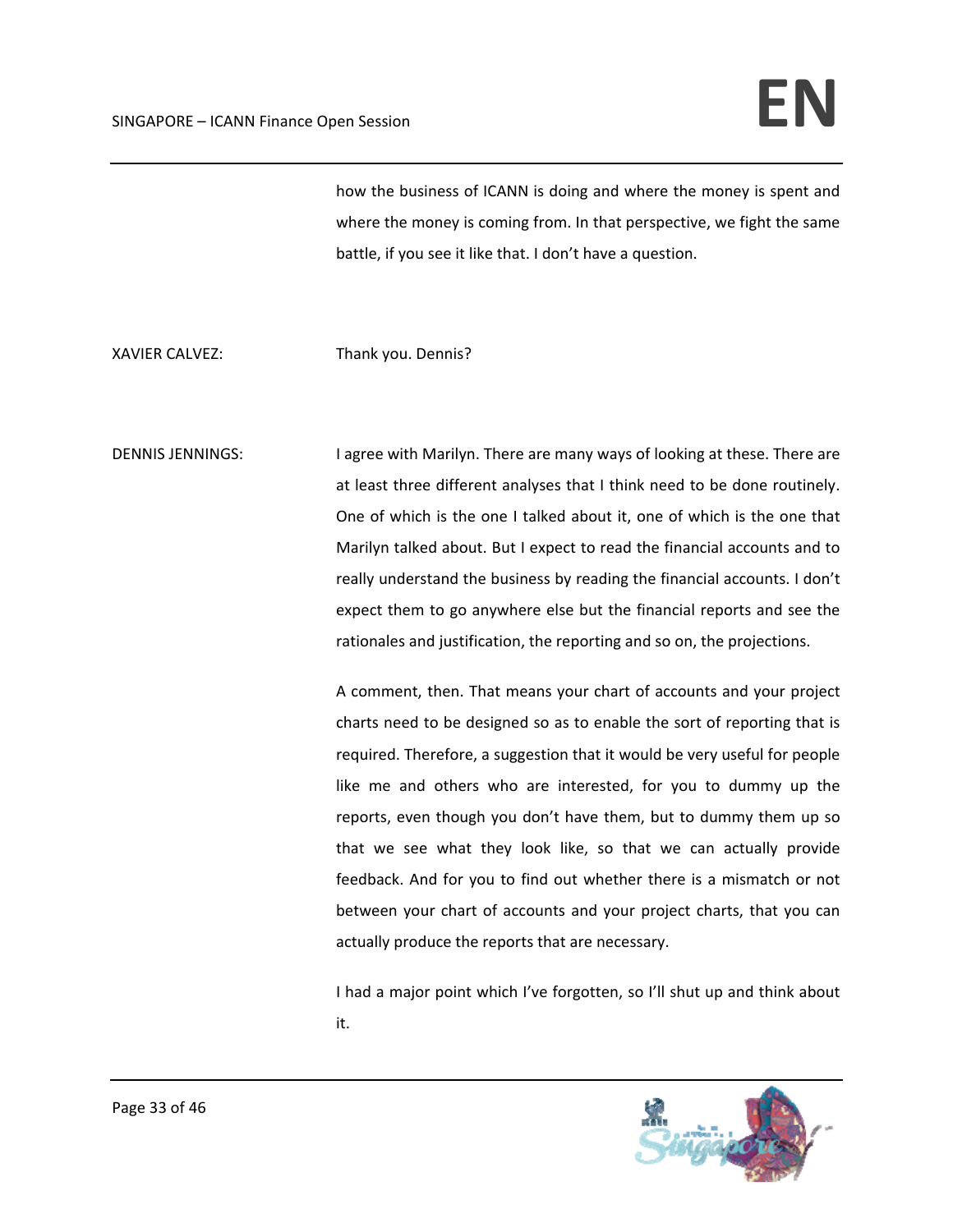XAVIER CALVEZ: Let me try to respond to that very specific point and it will give you a little bit more time to remember. Reviewing the chart of accounts, it's very easy for me to provide you guys with a chart of accounts, no problem. It's going to be of limited help, however, because the chart of accounts, as per which the standard accounting is done, is a list of expenses by nature – so personnel, travel, hotel, consulting costs, and so on, training, this type of thing. That is a nature of costs. It's not a purpose of the cost.

DENNIS JENNINGS: [inaudible]

XAVIER CALVEZ: No, go ahead, go ahead, go ahead.

DENNIS JENNINGS: You see, I think your chart [of account] is far too limited, that actually you should have a chart of accounts that reflects the nature of the accounts. For example, a chart which is just professional fees and that doesn't provide any analysis of the nature of those fees and so on. For instance, legal fees, I'm sure are a great big chunk of that but they're completely invisible in your chart [of account].

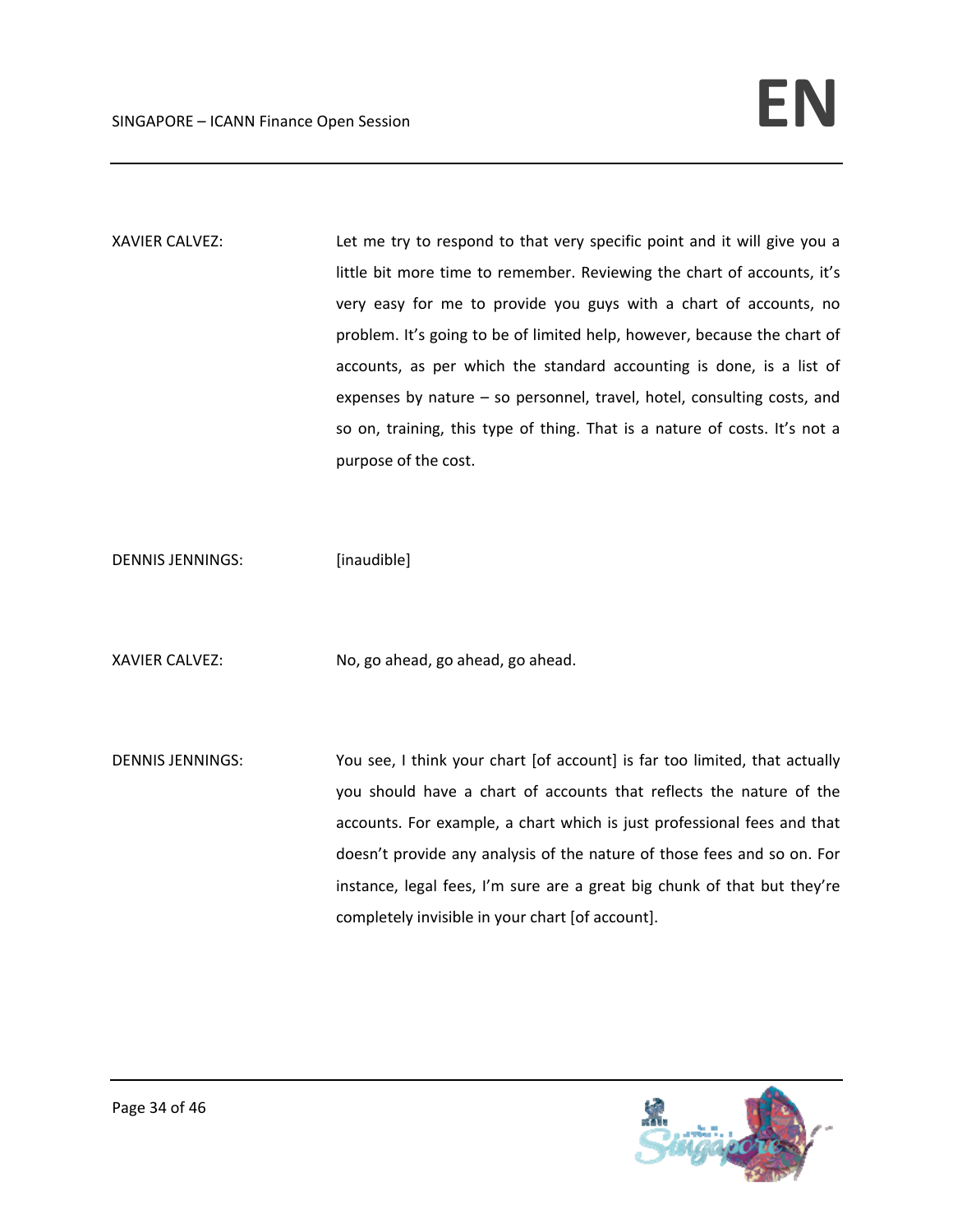XAVIER CALVEZ: No, no, they are visible. They're segregated into an account. But it's just an example, but I get your point.

> The level of granularity of the chart of account, there's an expression which is now escaping me about you can have things very granular but it's actually also quite demanding to make sure that the information is accurate. You can have thousands of accounts but you need to be able to make sure that every piece of information that's tagged with that account is correct. This is an army of [accountants], if we go too far down the details.

> On top of that, even if I put legal fees, even if I put more granularly the nature of the types of fees, for example, that we can pay, it won't tell me why spent it for what purpose. This is where I'm coming to the project accounting part is that when you combine the chart of account with the projects, then you start having both the nature of the spend and the purpose.

> It's not, I think, exactly what you had in mind but I think it's – the advantage of it is that it helps us tag the dollars to the activities that we track on a very operational basis. To me, when we are able to do that, we will have really – if you imagine, at the level of granularity are 500 projects, which is a lot of information. I don't know any organization that provides even the 60 portfolios information that we actually will provide, but this is beside the point. 500 projects with a cost corresponding to those projects associated to it. Which, the project will let us know, "This is finance operations," "This is the implementation of this," "This is the Indian Security Academy," "This is this," "This is that," "And this is what it costs."

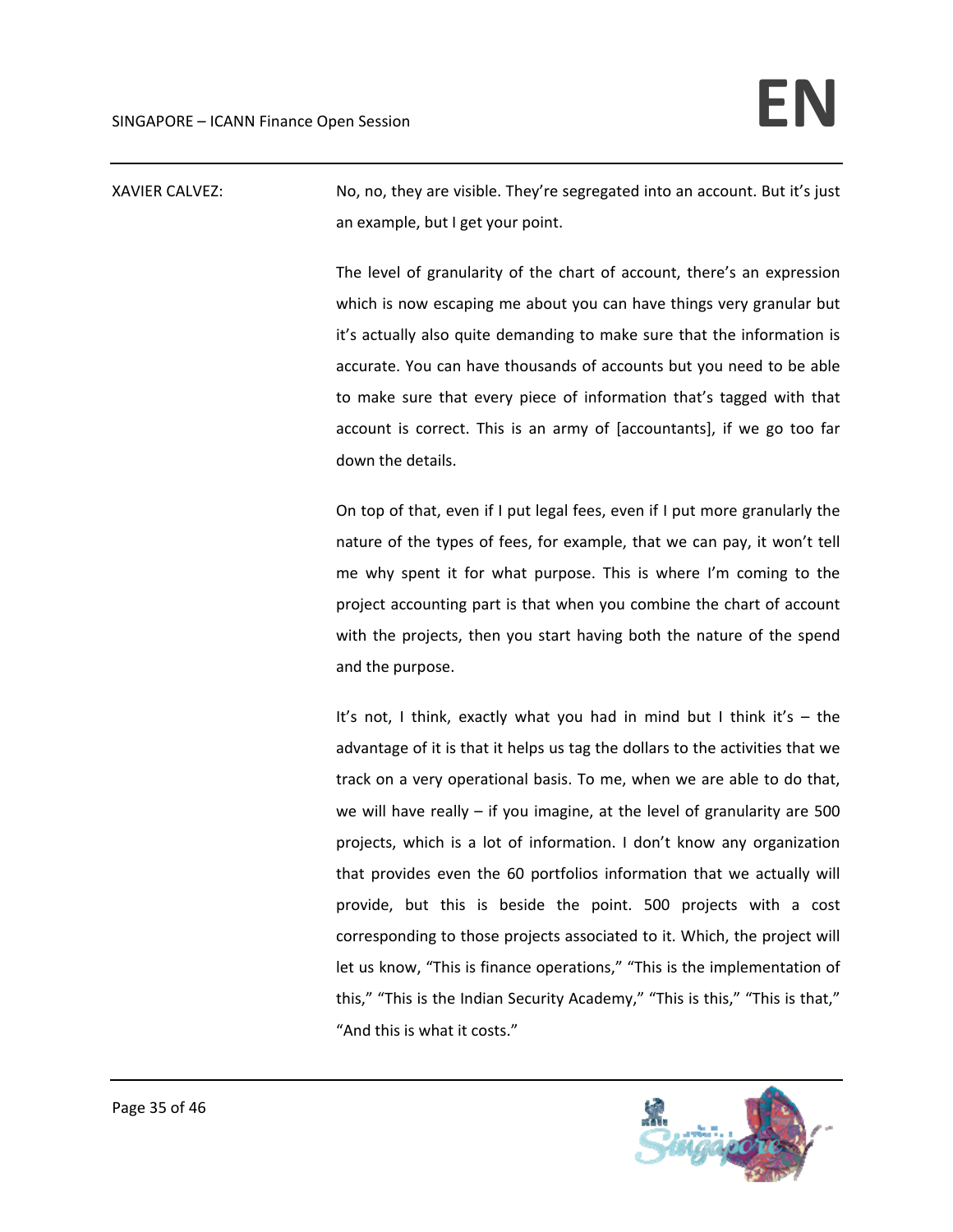I think that when this becomes insufficient to explain the financials of ICANN, we'll have reached the limits of that. I think we have a few years in front of us. Please?

DENNIS JENNINGS: If I may, I remembered what I wanted to say. One of the complains that I came across, as a Board member, on an ongoing basis, was that the various organizations did not have an opportunity to review the total budget that was associated with their activities. They had an opportunity to request increments but not actually to look at the business and say, "You know what, Xavier? We want to reduce that because want to do more of this."

> Getting more participation from the business units, let's call them that the GNSO, the  $c$ CNSO, so all the SSAC or whatever  $-$  in the overall budget allocations and the decisions about what is spent is, I think, a key policy that ICANN management needs to look at.

XAVIER CALVEZ: Thank you and it's very clear. What I was describing earlier as the leveraging the pilot that we have been working on with the ccNSO across the other organizations is an approach to answering exactly that question. To be a bit more specific, when we're working with the ccNSO, what I put together, what I provided is these three buckets of costs going from specific to shared to global.

> The specific costs for the ccNSO are the three people from the staff that support the ccNSO, so it's Art, it's [Christina], and [Gabriela]. There's

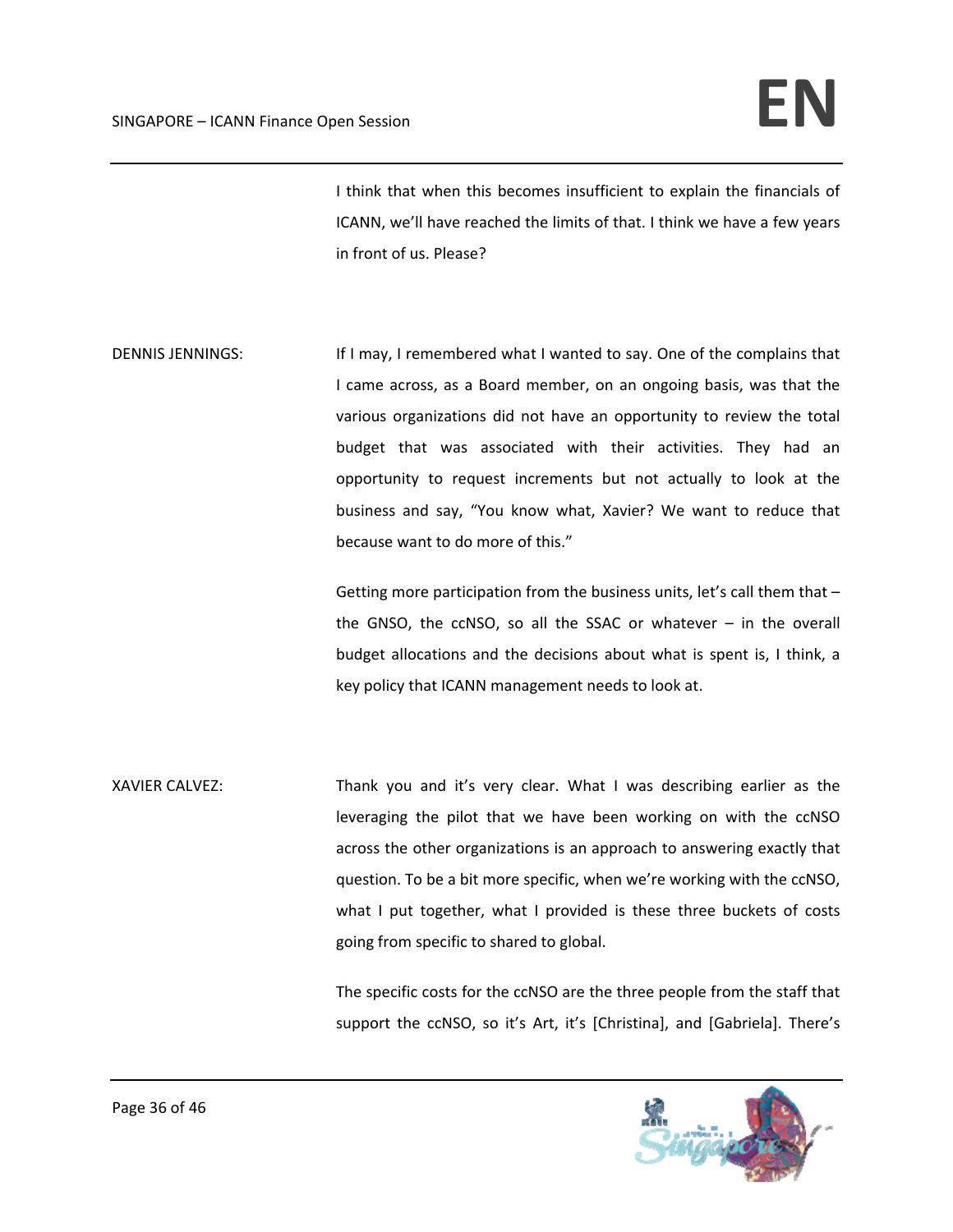also the travel support for ccNSO members who are funded for traveling. Those are the main two direct categories of costs which amounted to a certain amount.

We took, then, a number of shared functions that the ccNSO members either participate or benefit from. The meeting, meetings'' costs, took an average meeting cost, we took the average number of participants to a meeting, the average number of ccNSO participants and we prorated it. \$2.5 million of costs, 1,800 participants, 150 ccNSO members, that's how we calculated the amount.

Then the global costs we actually didn't try to allocate. We could take any kind of key but we didn't feel that there was a sufficiently objective or not-too-subjective allocation key to provide a valuable analysis of that. We left that at a global level and we didn't try to allocate those specifically.

If we apply this model, we would, if you imagine a spreadsheet –and as a finance person, I think of things in terms of spreadsheets sometimes – you can imagine those three layers of costs and the last. The two at the bottom – so specific shared, global – broken down by ccNSO, GNSO, and etc., etc.

That's the battle that we're working on to develop. It's going to take a certain amount of time because it's complicated. Well, it's not complicated in principle but splitting the information and grabbing the information is taking a bit of time. That's on our list of projects. I want to complete this in FY15.

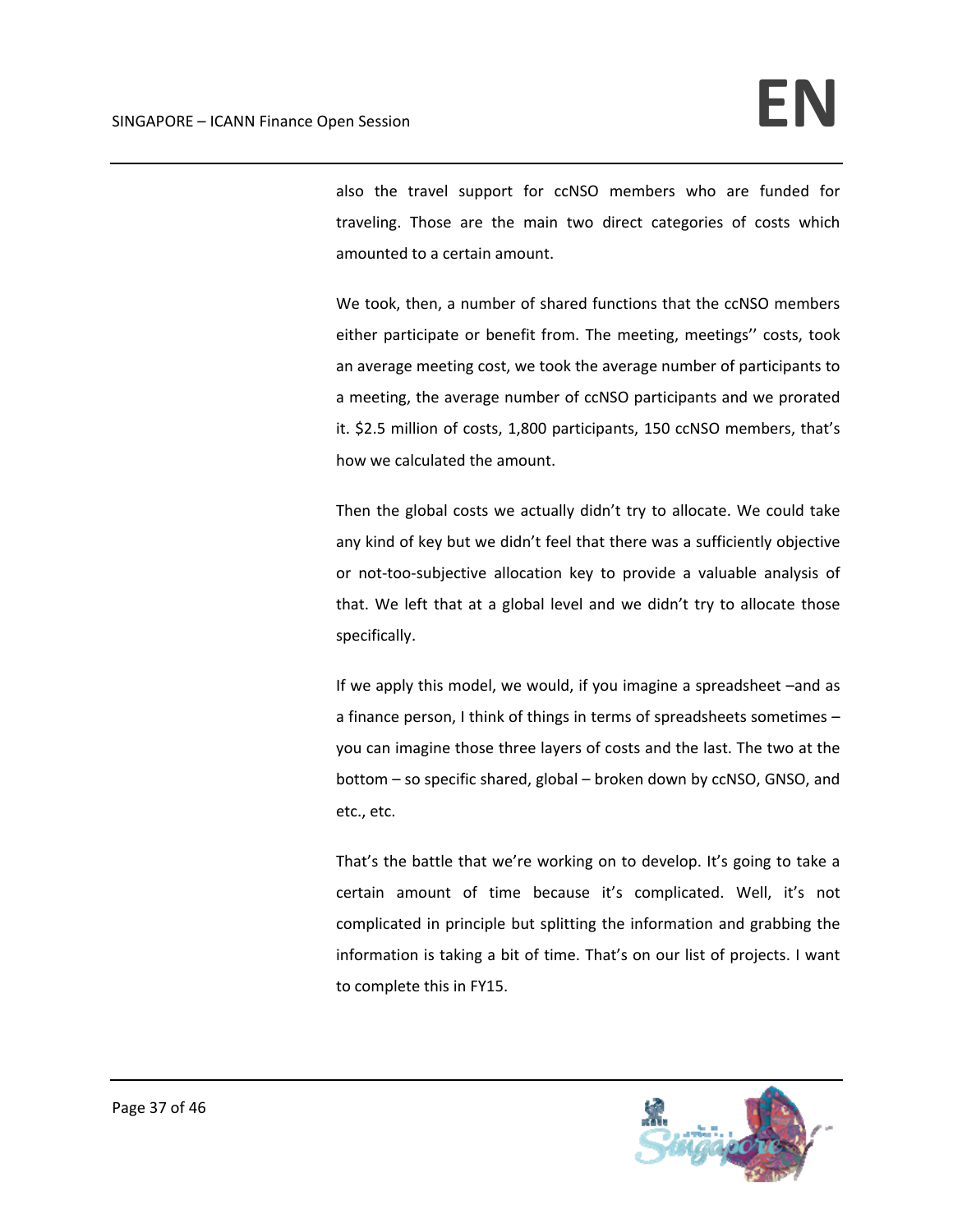## SINGAPORE – ICANN Finance Open Session **EN**

DENNIS JENNINGS: One of the challenges that arise when you do not allocate the global buckets is you don't force the organization, the members of the organization, the units within the organization to actually examine those costs. In particular, you don't give them – which, I think, might be something that Marilyn may be locking for – the opportunity to say, "You know what? We won't do some of that stuff because we want to do more of the direct stuff." Do I…?

XAVIER CALVEZ: Yes, [inaudible]. No, no, no, no, I'm going to answer to answer for me and then I'll let you answer for you.

MARILYN CADE: What a brave man.

XAVIER CALVEZ: I won't take the risk of answering for you. There's no reward to that risk.

Then going through that question of "Do you allocate and is it easier to manage? Or do you not allocate and is it easier to manage?" Is it easier to attribute a portion of a global cost to an owner so that that owner can do something with it? Part of the challenge that I have is that  $-1'm$ going to take a little bit of an exaggerated example again, for the sake of argument – if I take Fadi's cost center and I try to allocate it, a piece to ccNSO, a piece to GNSO and so on, the ccNSO is not going to be able to do anything with the piece that  $-$  so from an actionable standpoint, it doesn't have any use.

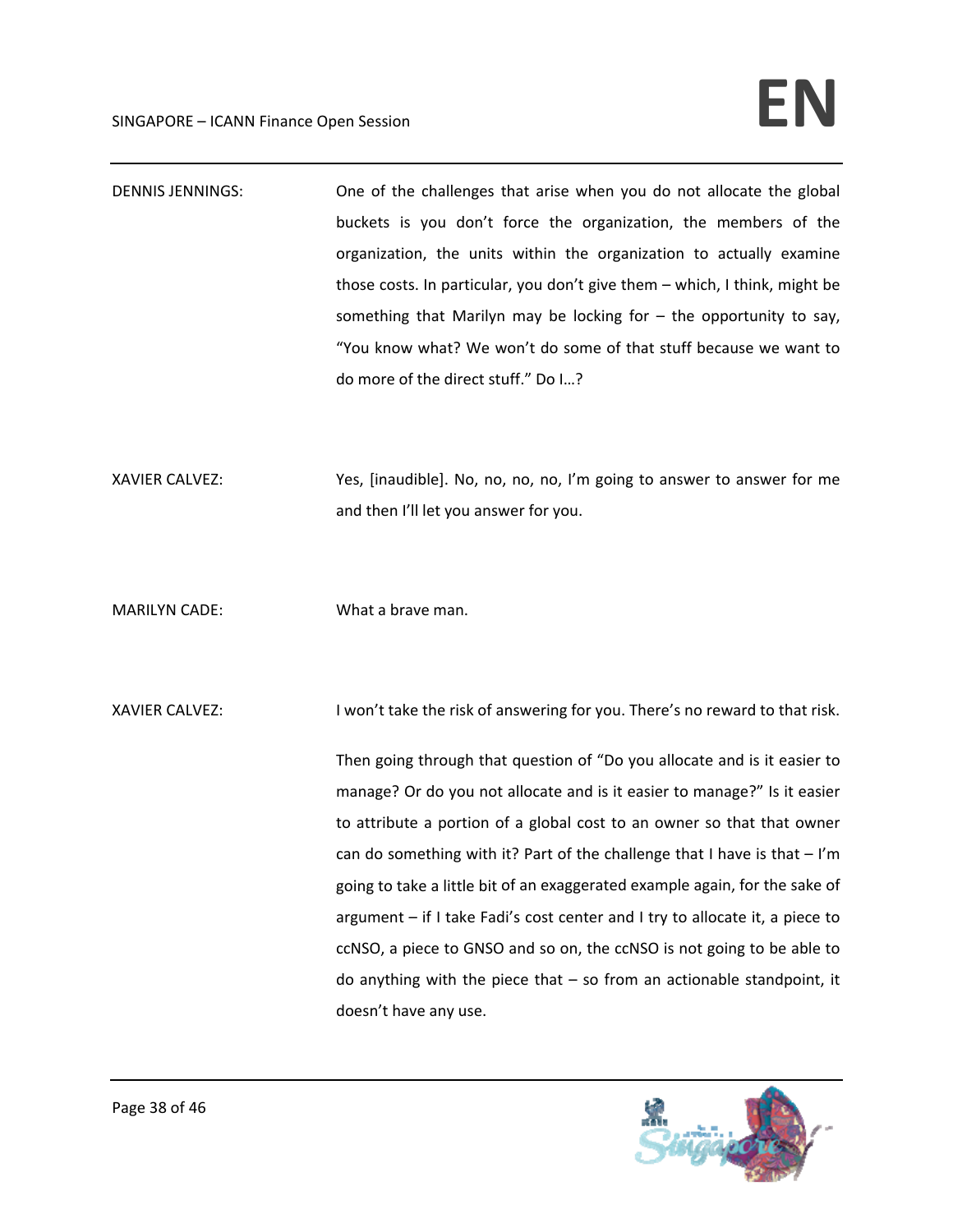What I'm expecting is that a level of granularity provided on that global bucket of costs that would not be allocated would be a transversal breakdown of the costs. Not trying to say there's a piece for each here, but this is how the costs actually come through: "This is this much for executive, this is this much for global stakeholder engagement, this is this much for governmental engagement," for example. And that the granularity of that inflation would be of interested for the community. The community could then, therefore, provide input and say, "Well, I think we spent too much on governmental engagement," or "Governmental engagement in that region and not enough in that region." I think that's the type of input that would make sense to receive.

That's where I think the granularity  $-$  I'm going to speak for her  $-$  the granularity of the information that's required and that I think a number of members of the community are frustrated with today is they can't get to being able to do that. That's where we want to go with the project level of information. Marilyn, please.

MARILYN CADE: I like this. I can't look at you guys while I talk to you. I'm going to move over here so I can [inaudible].

XAVIER CALVEZ: While Marilyn will speak, we will go for one more question because five minutes over the theoretical end of this meeting. Since we started late, I will let it go beyond a little bit. Thank you.

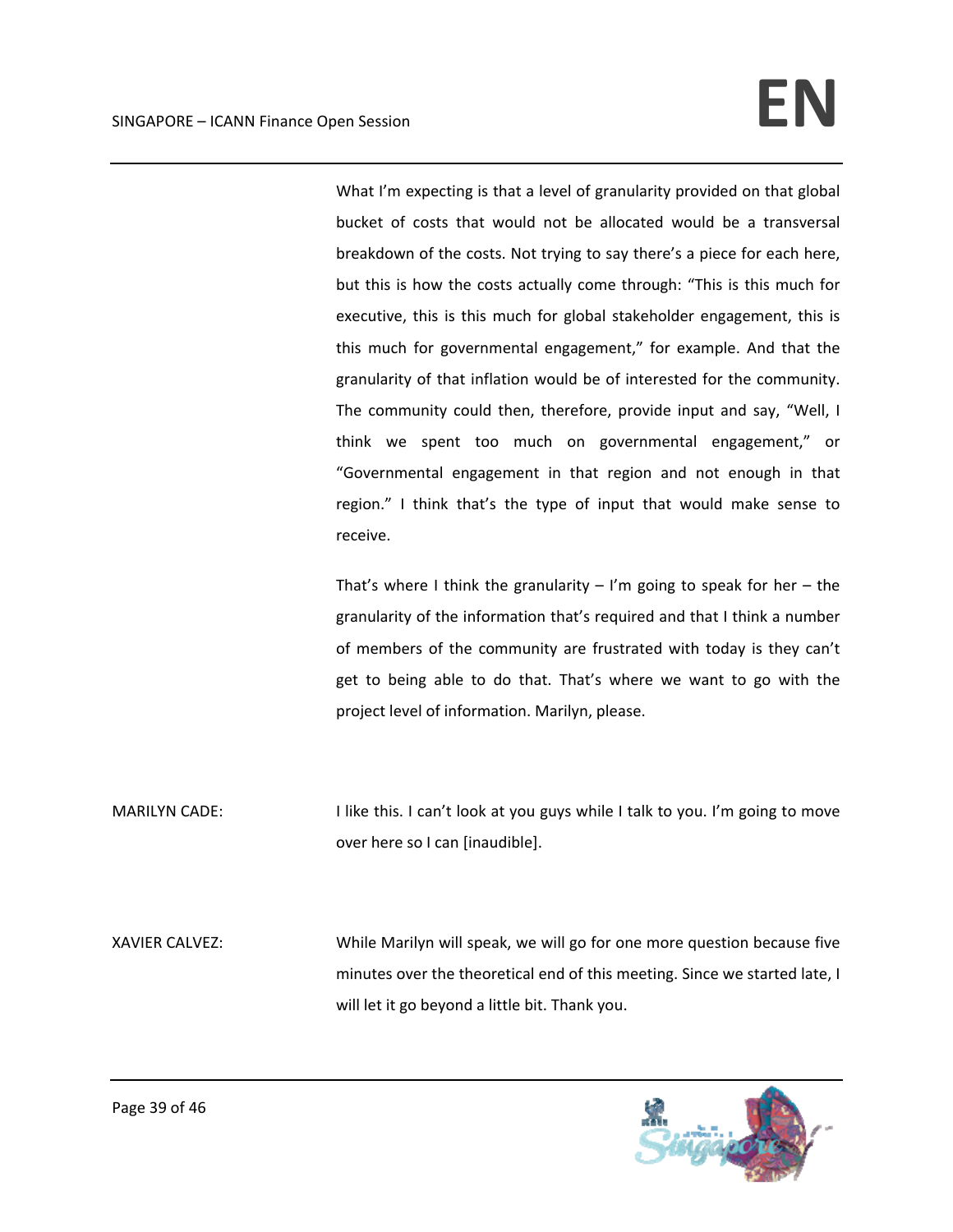MARILYN CADE: I'm really glad Suzanne is here. Marilyn Cade from the Business Constituency. We have an Ad Hoc Budget Working Group of our own, within the BC. We have learned more probably from the ccTLD work than from any other particular group, so I always like to thank our colleagues in the ccNSO for having really been the role model to help us.

> The other group that has probably been the most helpful to us has been the contracted parties, in terms of the rigor that they put into.

> Having said that, I'm going to say something else. I've been thinking a lot about how we are putting in place management systems but the management systems we're putting in place make assumptions about who we are as an organization that I don't think fit.

> The reason I bring it up is the community said, "We want financial support for outreach and engagement." We thought that meant support to us to do outreach and engagement. What happened was that the Outreach and Engagement Team got significantly beefed up, lots of senior staff, lots of activities, and budget is being allocated to be spent on outreach and engagement at a regional level that bears no resemblance at all to the needs that were identified by the people who put in the request.

> There is no ill will here, right? But there's a gap. We view this as having a top-down approach to solving a problem for a very different organization. We are a community‐based – we're actually a set of tribes who come together on a regular basis to make sure that we have something in common to work on. The systems we're putting in place

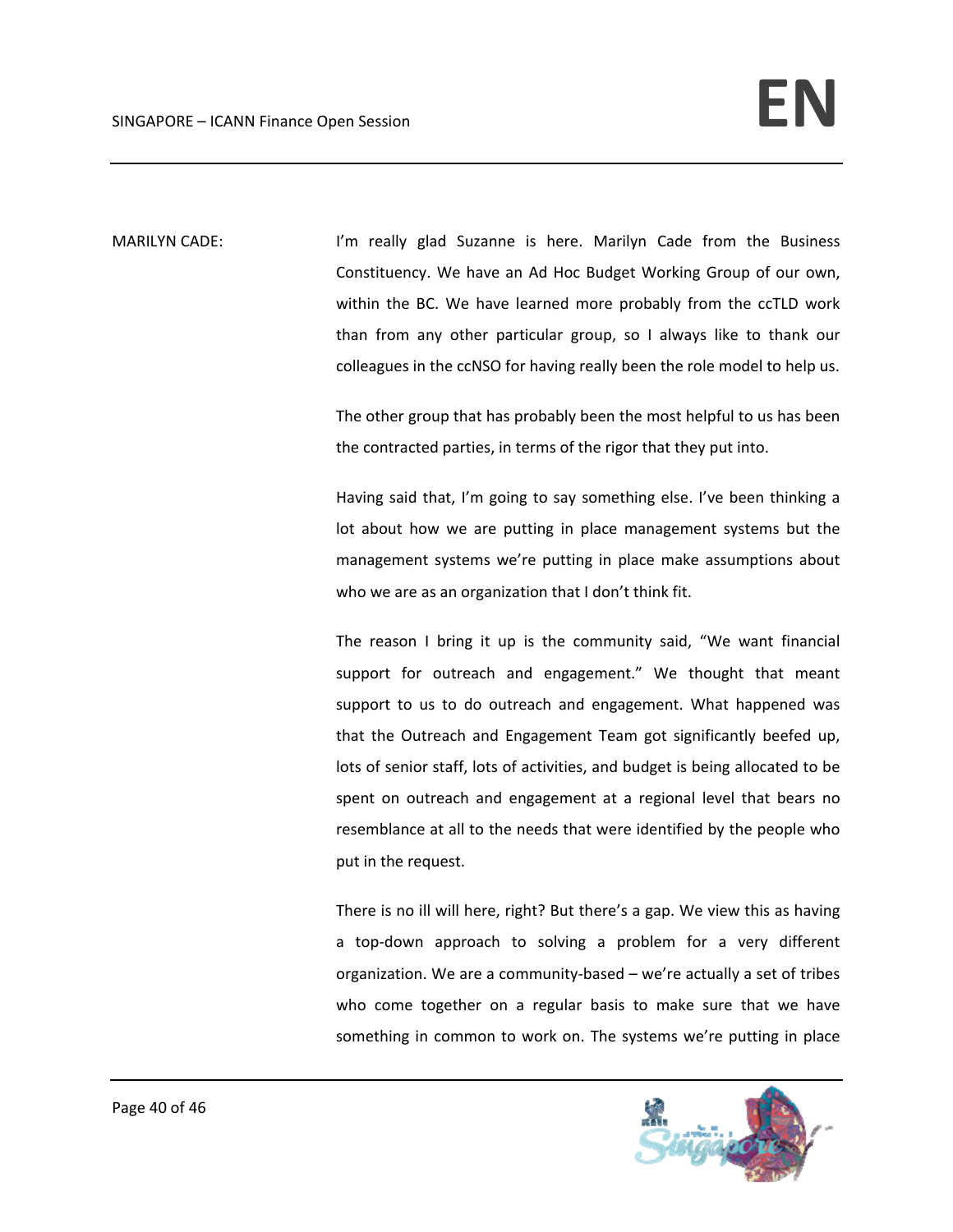are now able to track how much money goes to Chris Mondini to hold business outreach events but those bear no resemblance to the original request that led us to ask for business outreach events.

When we ask for funding to do something, there's no mechanism to give us \$5,000 to hold a business outreach event in the Arab region. This would be the same thing for you guys.

There's a lot of this which is not being critical of where we're going but we are establishing a thought process and a set of measurements and a set of expectations that assume we're going to do everything in a very centralized staff‐driven manner. Yet the community is looking to the budget to empower and support the community to be the agents of action in many areas.

By the way, [inaudible] actually the much more sustainable agents of action, because we're out there in the community. I mention it because to Xavier's point – or to your point, even – that you look at the budget and you say – maybe if you looked at something in aggregate, you would say, "Don't spend so much money over here, spend more money here."

If we were in agreement that the empowerment of the community to build and do the kind of outreach and participating, then we would be building a slightly different mechanism into both our reporting – we wrote a project proposal. As Xavier knows, we were kind of a pilot in the BC. We wrote a project proposal where were required two of our groups to write a detailed project plan, schedule meetings, hire rooms,

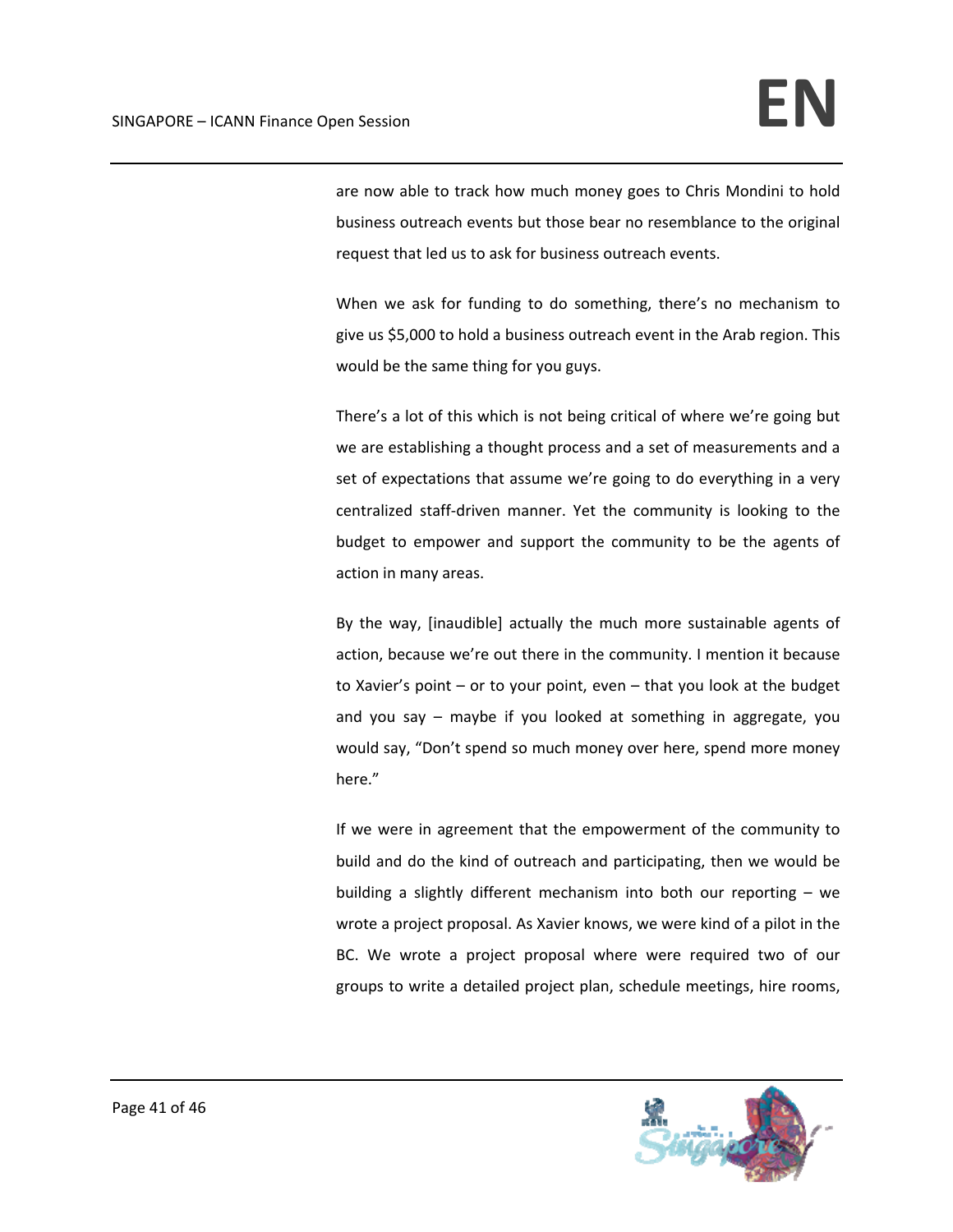commit to do things in order to get a little bit of money, really. Then they had to write a report.

That's actually a lot of overhead and I'm not complaining about that. But if we are going to scale this organization to help you and my community and others, then we have to also be thinking about how our budget mechanism and our budget allocation mechanism is supporting this kind of distributed activity.

XAVIER CALVEZ: Thank you. I wanted to make sure I understand one particular thing that you said about the lack of mechanism to ask for \$5,000 to organize a business meeting. You know very well the additional SO and AC budget request process, and therefore I'm assuming this is not addressing that specific point.

MARILYN CADE: On a yearly basis, if I forecast really, really hard and I get people to commit and I write up a request, I can put in a request for a very limited amount of money, probably – I think it's no more than \$10,000 per constituency. But there apparently is an unlimited amount of money going into the Mondini budget, to be able to convene a breakfast here, a lunch there, rent a room here, because he has a different budgeting approach which is a year‐long budget.

> My suggestion here is yes, I can ask for \$5,000 or \$10,000. I'm in competition with every other constituency to do that and I'm not complaining about that but this is not a good attitude from the

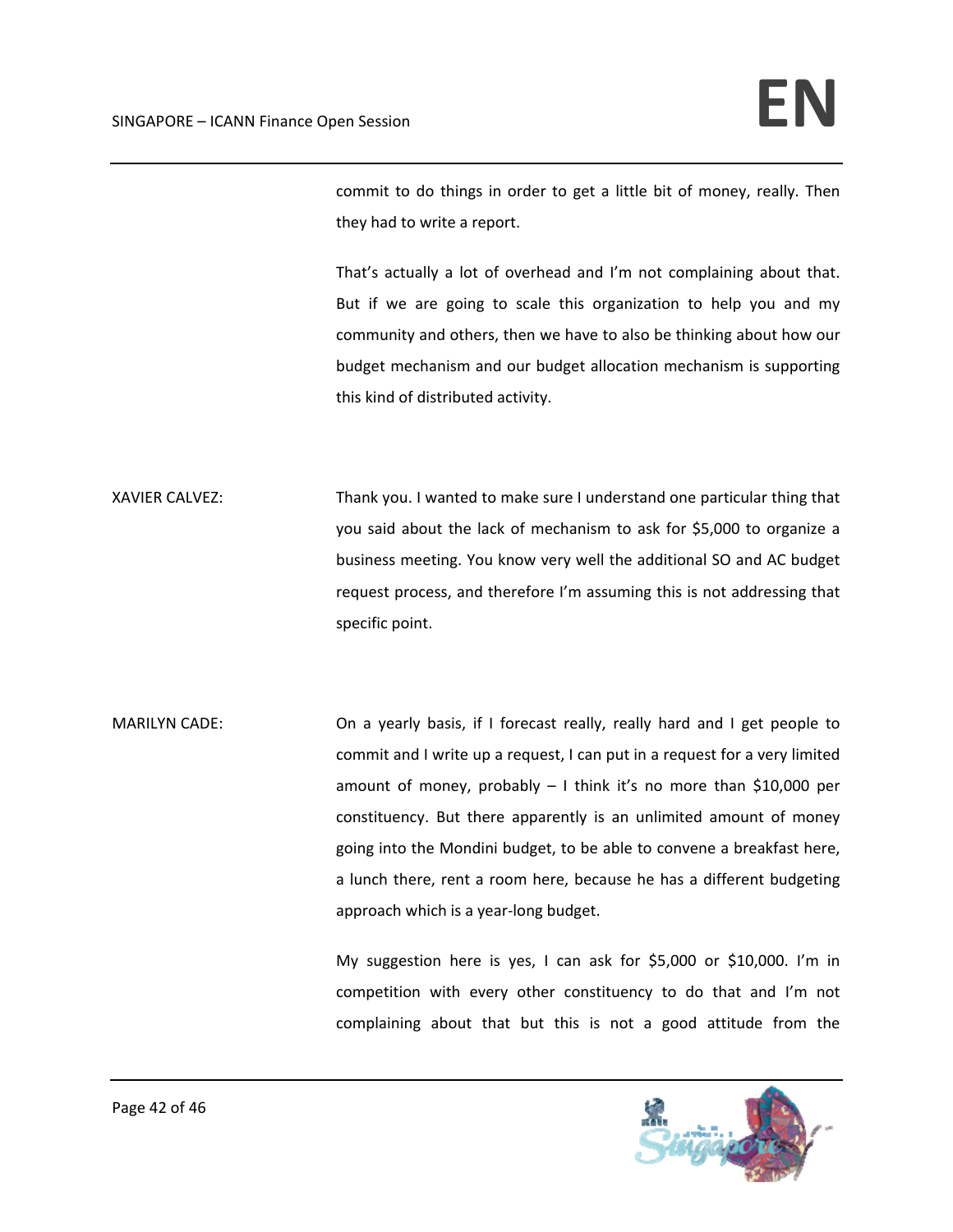organization toward the community engagement. There will be small ccs who have the small challenge. If they were to do a regional outreach event in a region  $-$  and I'm trying to make us think about is this approach to how we are viewing the community the right approach as we build our financial systems or do we need to be thinking a little differently looking ahead?

XAVIER CALVEZ: I don't think it's a financial systems point but it's more an interaction with the staff and the definition of the activities of the organization at large.

> I think the information that we provide and the granularity that we provide at the time of design and not towards the end of the process on the projects and the activities that are suggested to be carried out, I think the input at the time of design would help you be able to have more substantial discussions on substance with the staff that works on business development or business engagement, basically, to be able to design – provide your input to that staff to be able to see that input reflected in the overall strategy.

> I don't think it's a financial system subject. I think it's a strategic and tactical input into what gets done from a business engagement standpoint, as an example, which is the one you were [inaudible].

MARILYN CADE: For example, if you actually allocated as much as \$100,000 per constituency to provide Secretariat services and a variety of other

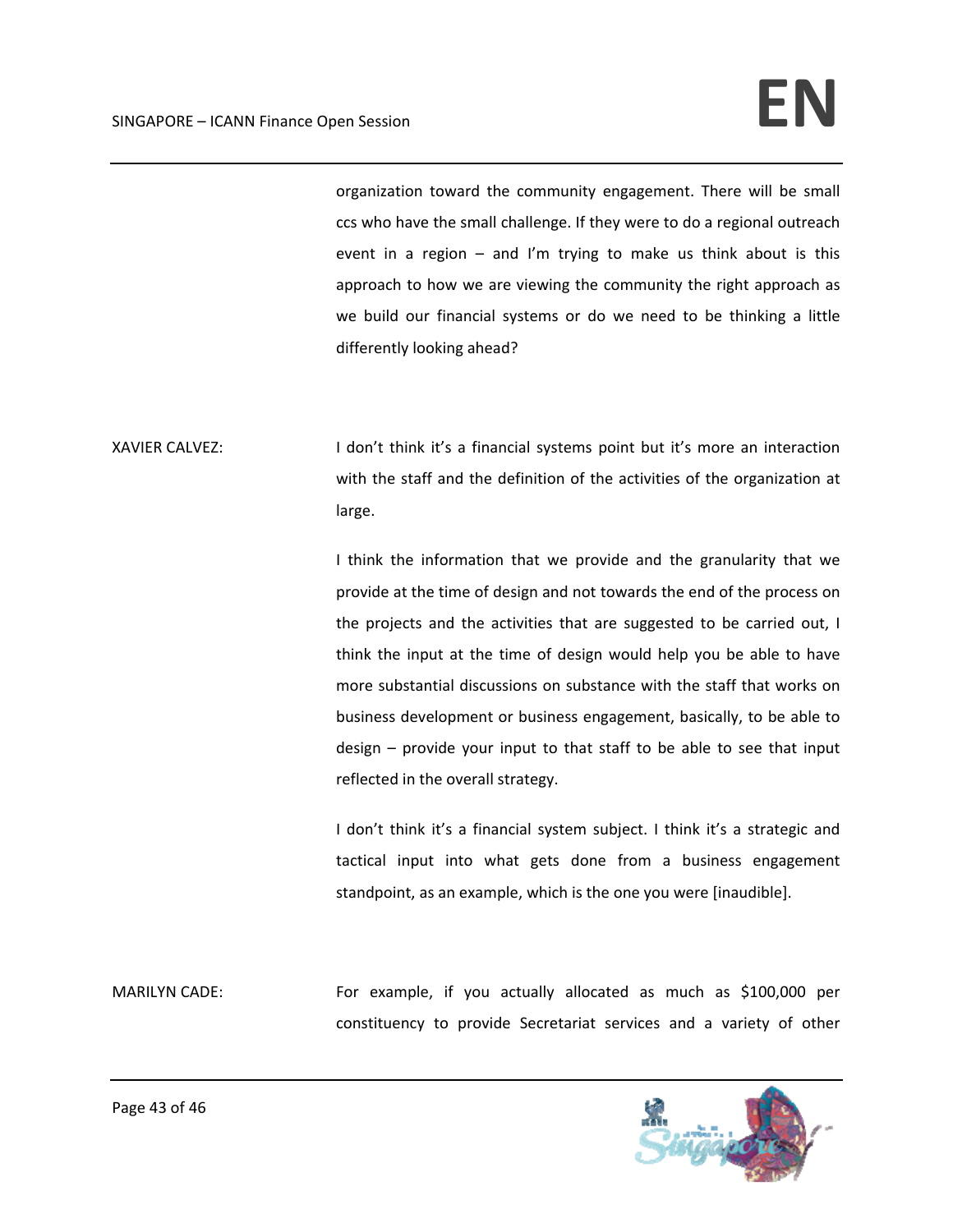things, and we spent that money, wouldn't you expect to be able to report and track it? I was thinking it would have financial reporting implications.

- XAVIER CALVEZ: To report and track the activities of  $-1'm$  sorry, I didn't understand what you [meant].
- MARILYN CADE: Let's say that we were being given funding of \$50,000 or \$100,000 per constituency to hire a Secretariat, blah, blah, blah. Wouldn't the community expect us to have the same kind of tracking and responsibility for how we spent that money as if the staff spent it? That was my question.

XAVIER CALVEZ: There are Secretariat services that are provided and paid for right now [by] ICANN for each organization, right?

UNIDENTIFIED MALE: [Inaudible]

XAVIER CALVEZ: Well, yes, it's not a "no," so yes, there is. I'm not saying it's the one that you want but there is. There's a whole group of people who, by organization, provide Secretariat support. But that's not the support that you're talking about, then, right?

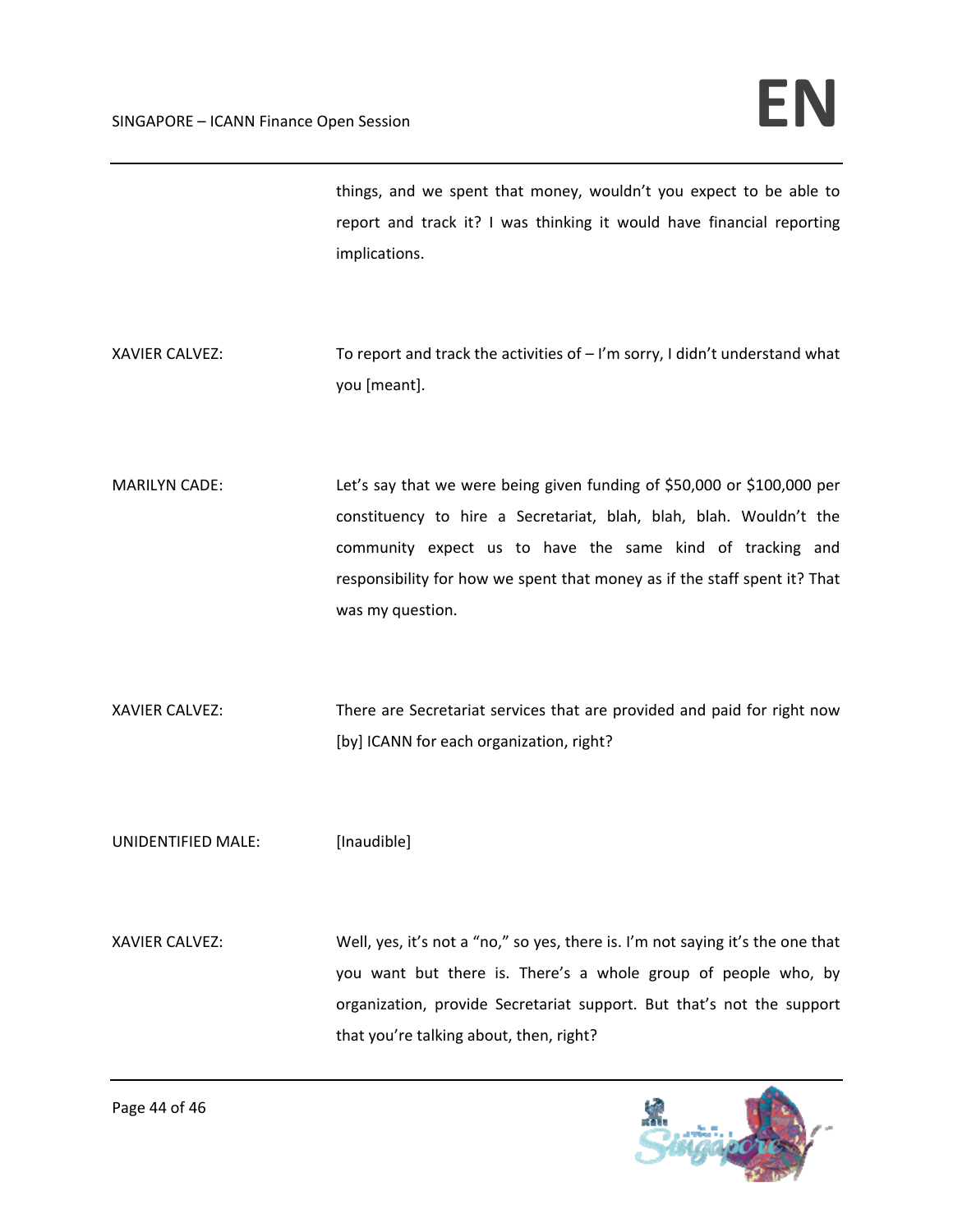MARILYN CADE: Let's take this offline.

XAVIER CALVEZ: Okay. Last question.

DENNIS JENNINGS: I'd just like to pick up Marilyn's point, because of course such expenditure would also be tracked and reported. It would be demanded. It's not an accounting or reporting issue. It's a philosophy of approach issue.

> For example, I would argue that organization should not be given \$5,000 to do a project, whatever. Instead of spending, whatever it is, \$5 million, on outreach activities centrally, the organization should be giving half that in great big chunks. Like, \$1 million to the GNSO to do outreach. Of course it's accountable and trackable and so on. It's a philosophy of approach here that would delegate more to the community or to the organizations within the community.

> In particular, I've always thought that the staffing the support organizations, that there should be more discretion within the support organizations on the deployment of – within obviously accounting and control, and if necessary, extra staff. Because I see one of the great threats to the organization is that you have a paid and very good central staff and you have an enormous number of exhausted, unpaid volunteers. I don't think that is a sustainable model.